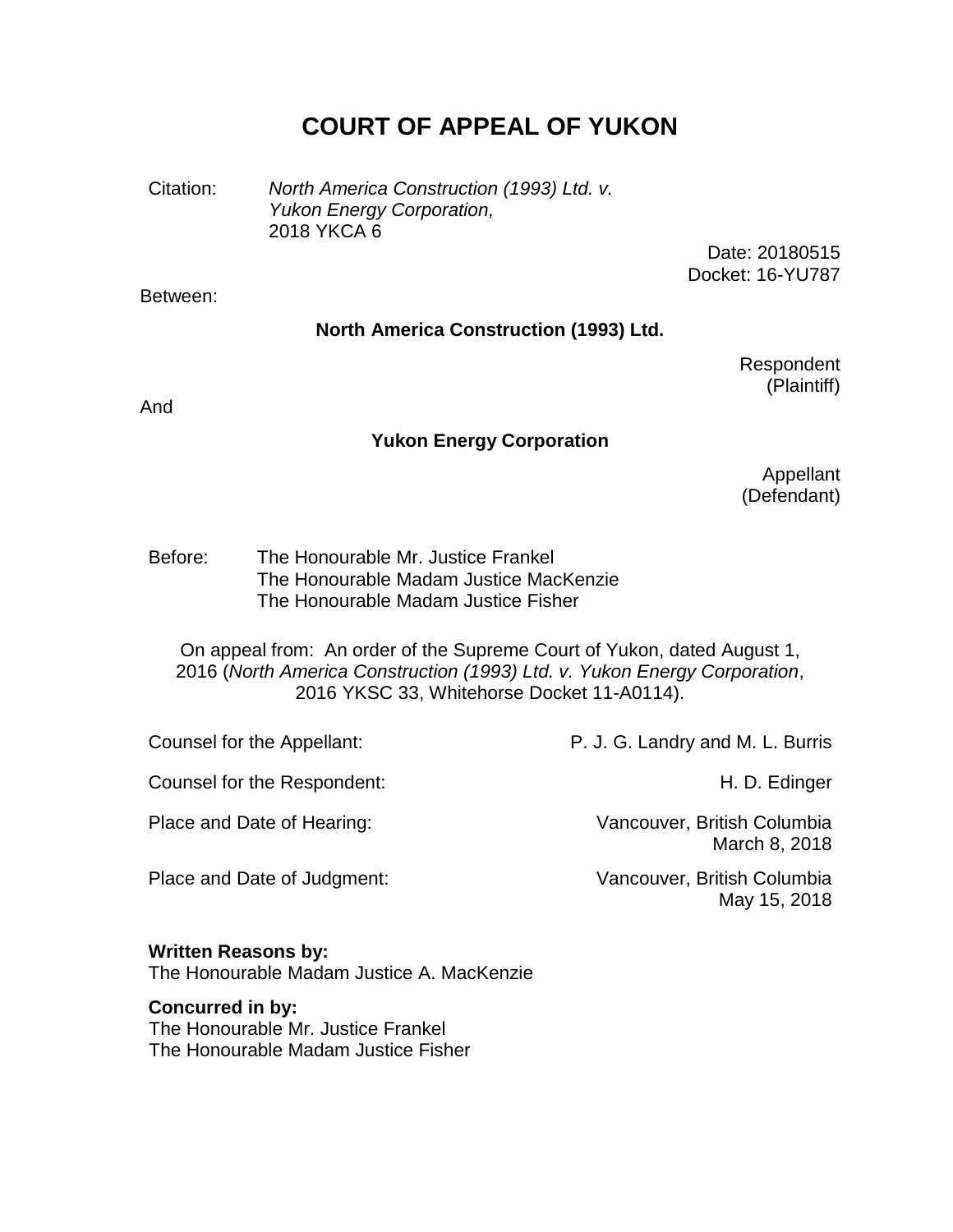#### *Summary:*

*Yukon Energy Corporation ("YEC") contracted with North America Construction (1993) Ltd. ("NAC") to refurbish a generating station in Yukon. Disputes arose during construction. NAC sued, seeking additional compensation for work it performed under the contract. YEC counterclaimed for the costs of remedying deficiencies. The trial judge granted judgment in NAC's favour and also allowed YEC's counterclaim for the costs of remedying deficiencies, but only at the lower amount estimated by NAC's witness. YEC appealed those three awards on various grounds, including that the judge had incorrectly invoked the rule in Browne v. Dunn to its disadvantage. NAC cross appealed. Held: Appeal allowed; cross appeal allowed in part. The judge erred in invoking the rule in Browne v. Dunn for all three claims. A cross-examiner's*  failure to confront a witness will not violate the rule in Browne v. Dunn when trial *fairness is unaffected by lack of cross-examination. The judge's incorrect application of the rule is material and the error permeated his reasons. The judge also failed to consider YEC's alternative argument on one claim. NAC's cross appeal is allowed in*  part; the award arising from the deficient electrical cabinets was unsupported by any *evidence. NAC's cross appeal on YEC's alleged failure to mitigate is dismissed.*

#### **Reasons for Judgment of the Honourable Madam Justice MacKenzie:**

My Lords, I have always understood that if you intend to impeach a witness you are bound, whilst he is in the box, to give him an opportunity of making any explanation which is open to him; and, as it seems to me, that is not only a rule of professional practice in the conduct of a case, but is essential to fair play and fair dealing with witnesses.

*Browne v. Dunn* (1893), 6 R. 67 (H.L.) at 70-71.

[1] The principle above, articulated by Lord Herschell L.C., has become known as "the rule in *Browne v. Dunn*" or the "confrontation principle". It regularly gives rise to controversy.

[2] The primary issue on this appeal is whether the trial judge erred in invoking the rule at the trial of the dispute between Yukon Energy Corporation ("YEC") and North America Construction (1993) Ltd. ("NAC").

[3] YEC appeals from the judge's order awarding the respondent NAC approximately \$1.6 million for work done in connection with the parties' construction contract to refurbish the Aishihik Generating Station on the Aishihik River 120 km northwest of Whitehorse, Yukon.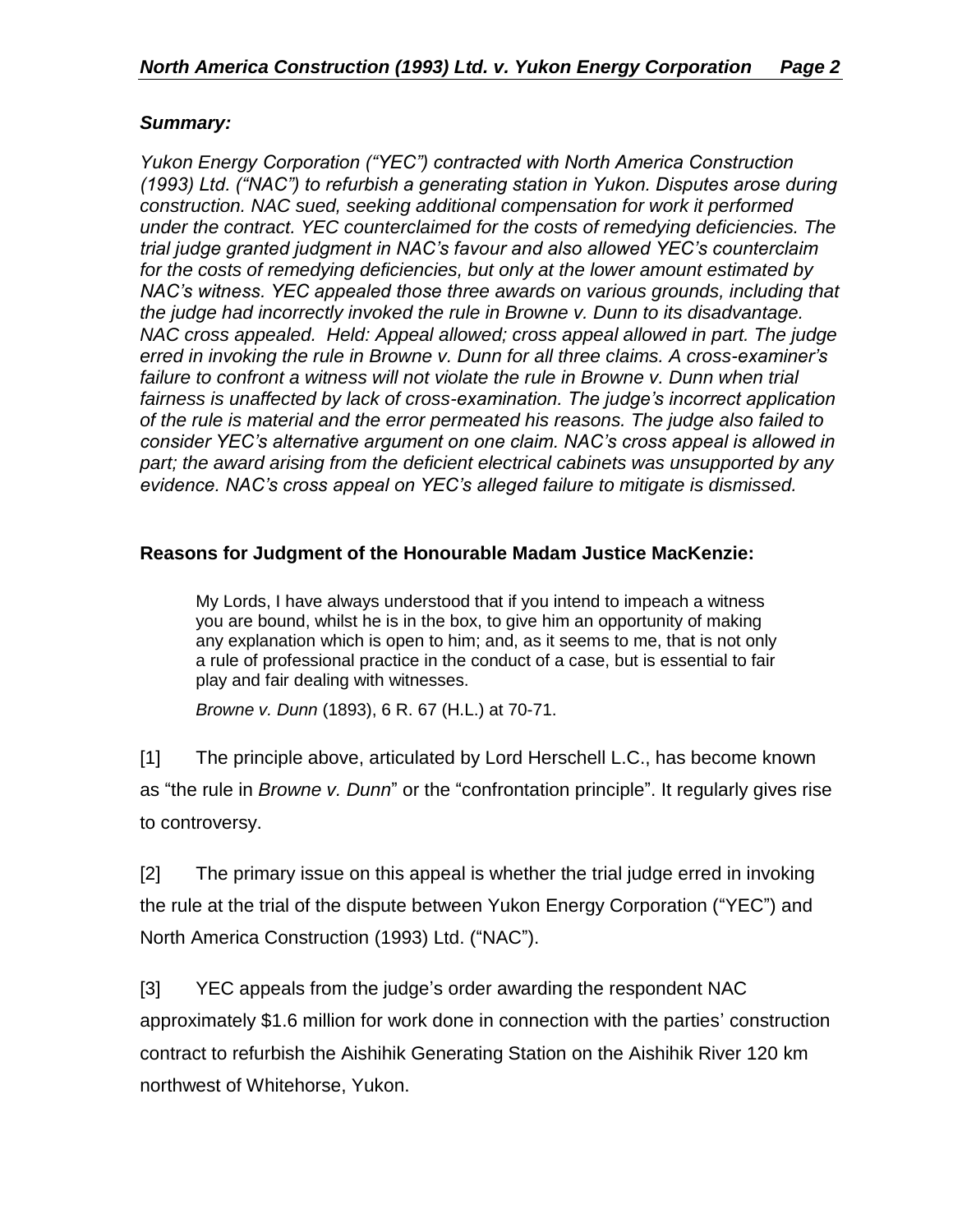[4] This appeal concerns the judge's conclusions on three claims: two of NAC's – the "CRX" claims – which involved change orders to the contract, and the third, YEC's counterclaim for deficiencies.

- [5] YEC says the judge erred by:
	- 1. applying the rule in *Browne v. Dunn* when it was not engaged;
	- 2. failing to apply relevant provisions of the contract;
	- 3. misapprehending material parts of the evidence; and
	- 4. failing to address a material part of YEC's defence and counterclaim for deficiencies.
- [6] The NAC cross appeals, contending the judge erred by:
	- 1. awarding \$100,000 on YEC's counterclaim based on a finding of fact unsupported by evidence; and
	- 2. finding YEC did not fail in its duty to mitigate its damages.

[7] For the reasons that follow, I would allow YEC's appeal on the basis the judge erred in invoking the rule in *Browne v. Dunn* with respect to all three claims on appeal, and as to one claim, also failed to address an alternative argument made by YEC. It is thus unnecessary to address the other grounds of appeal.

[8] I would also accede to the first ground of the cross appeal, but give no effect to the second ground regarding mitigation of damages.

# **Background**

[9] The background relevant to the appeal and cross appeal can be summarized briefly. The judge's reasons, indexed as 2016 YKSC 33, include further detail.

[10] YEC owns and operates the Aishihik Generating Station. In early August 2010, YEC accepted NAC's proposal of \$7,136,885 and retained NAC to provide the labour and material, with other work, to install the YEC-supplied third turbine or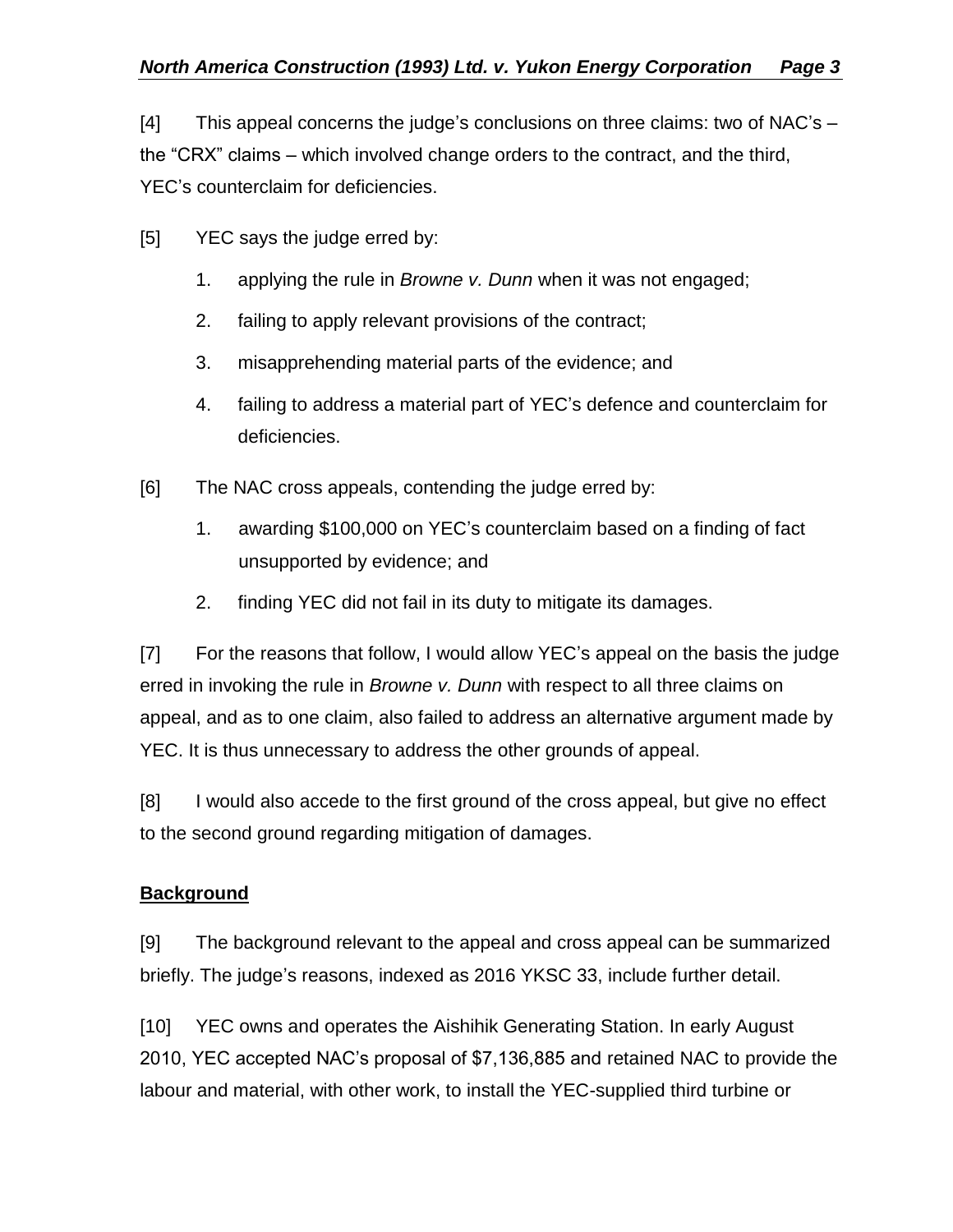"AH3", the new switchgear, the associated equipment, and to complete the installation of additional power cables for the Aishihik Generating Station redundancy project. NAC began work later that month, before the parties had agreed on a final contract. The contract price remained subject to finalization of several matters, including the design, and schedule for completion.

[11] YEC and NAC executed the contract in early December 2010, backdating it to August 6, 2010, and work was substantially complete a year later, in early December 2011. AH3 began generating power on December 6 or 7, 2011.

[12] NAC demobilized its workforce from the Aishihik Generating Station in mid-December 2011. By then, the parties' relationship had deteriorated to the point where YEC refused to allow NAC back on site to remedy deficiencies.

[13] Disputes arose throughout the project, but to their credit, the parties settled many before trial. NAC ultimately sued on a number of changes to the contract it said were the subject of change orders, and YEC counterclaimed for deficiencies. As mentioned, only three claims are at issue on appeal: NAC's claims on CRX 20, CRX 100 and YEC's counterclaim for deficiencies.

[14] In addressing these three claims, the judge applied, or appeared to apply, the rule in *Browne v. Dunn.* I turn to discuss this rule, the standard of review, and the judge's use of the rule respecting each claim.

## **The Rule in** *Browne v. Dunn*

[15] The Supreme Court of Canada summarized the rule in *Browne v. Dunn* in *R. v. Lyttle*, 2004 SCC 5:

[64] … The rule in *Browne v. Dunn* requires counsel to give notice to those witnesses whom the cross-examiner intends later to impeach. The rationale for the rule was explained by Lord Herschell, at pp. 70-71:

[...] My Lords, I have always understood that if you intend to impeach a witness you are bound, whilst he is in the box, to give him an opportunity of making any explanation which is open to him; and, as it seems to me, that is not only a rule of professional practice in the conduct of a case, but is essential to fair play and fair dealing with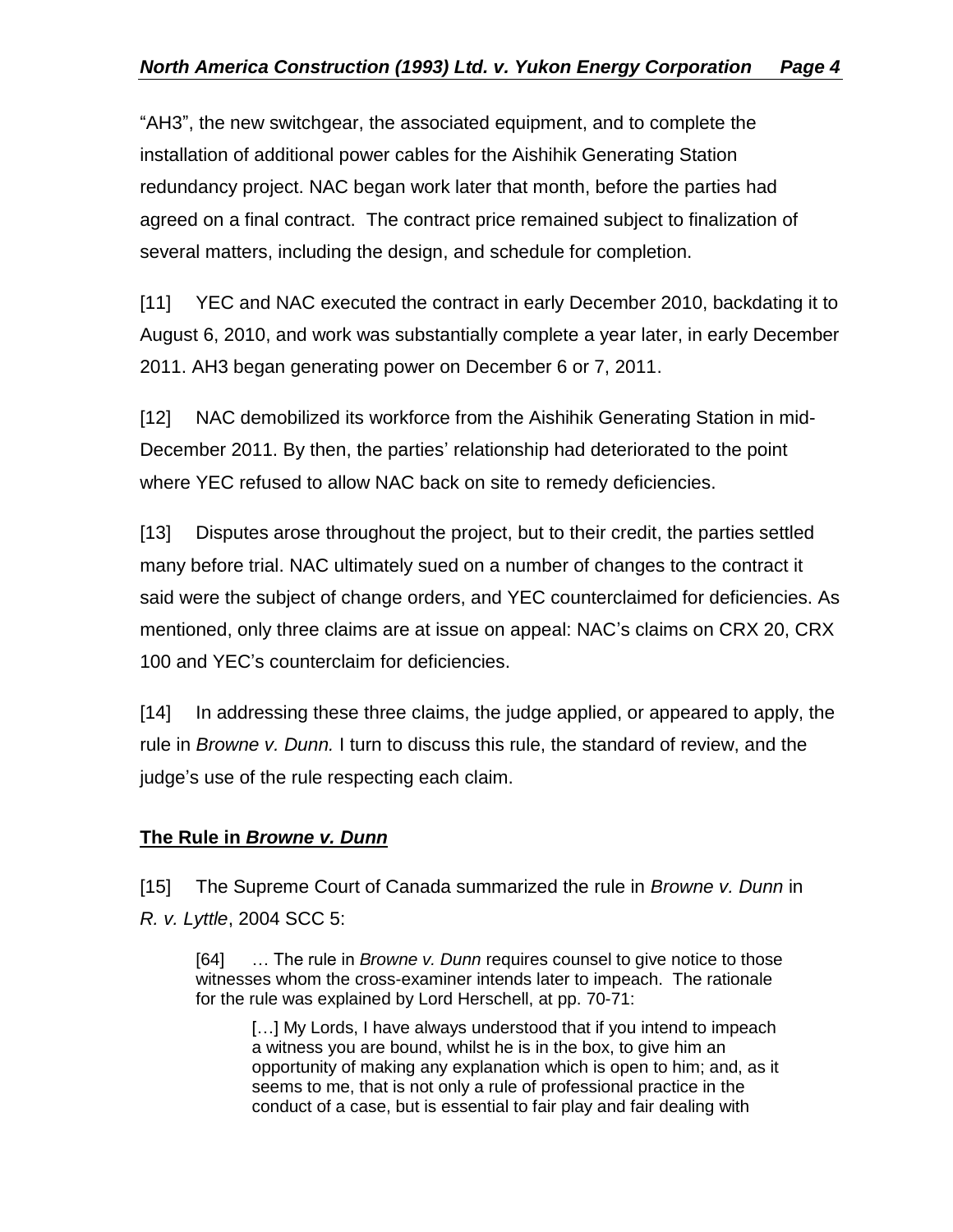witnesses. Sometimes reflections have been made upon excessive cross-examination of witnesses, and it has been complained of as undue; but it seems to me that a cross-examination of a witness which errs in the direction of excess may be far more fair to him than to leave him without cross-examination, and afterwards to suggest that he is not a witness of truth, I mean upon a point on which it is not otherwise perfectly clear that he has had full notice beforehand that there is an intention to impeach the credibility of the story which he is telling.

[65] The rule, although designed to provide fairness to witnesses and the parties, is not fixed. The extent of its application is within the discretion of the trial judge after taking into account all the circumstances of the case. ...

[16] In *R. v. Quansah*, 2015 ONCA 237 at para. 77, Justice Watt neatly

summarized the fairness considerations animating the confrontation principle:

i. Fairness to the witness whose credibility is attacked:

The witness is alerted that the cross-examiner intends to impeach his or her evidence and given a chance to explain why the contradictory evidence, or any inferences to be drawn from it, should not be accepted: *R. v. Dexter*, 2013 ONCA 744, 313 O.A.C. 226, at para. 17; *Browne v. Dunn*, at pp. 70-71.

ii. Fairness to the party whose witness is impeached:

The party calling the witness has notice of the precise aspects of that witness's testimony that are being contested so that the party can decide whether or what confirmatory evidence to call; and

iii. Fairness to the trier of fact:

Without the rule, the trier of fact would be deprived of information that might show the credibility impeachment to be unfounded and thus compromise the accuracy of the verdict.

[17] The purpose of the rule in *Browne v. Dunn* is to protect trial fairness: *R. v. Podolski*, 2018 BCCA 96 at para. 145.

[18] While often referred to as a "rule", its legal application will depend on the circumstances of the case. As the Court in *Quansah* observed at para. 89, "the rule in *Browne v. Dunn* is not some ossified, inflexible rule of universal and unremitting application that condemns a cross-examiner who defaults to an evidentiary abyss".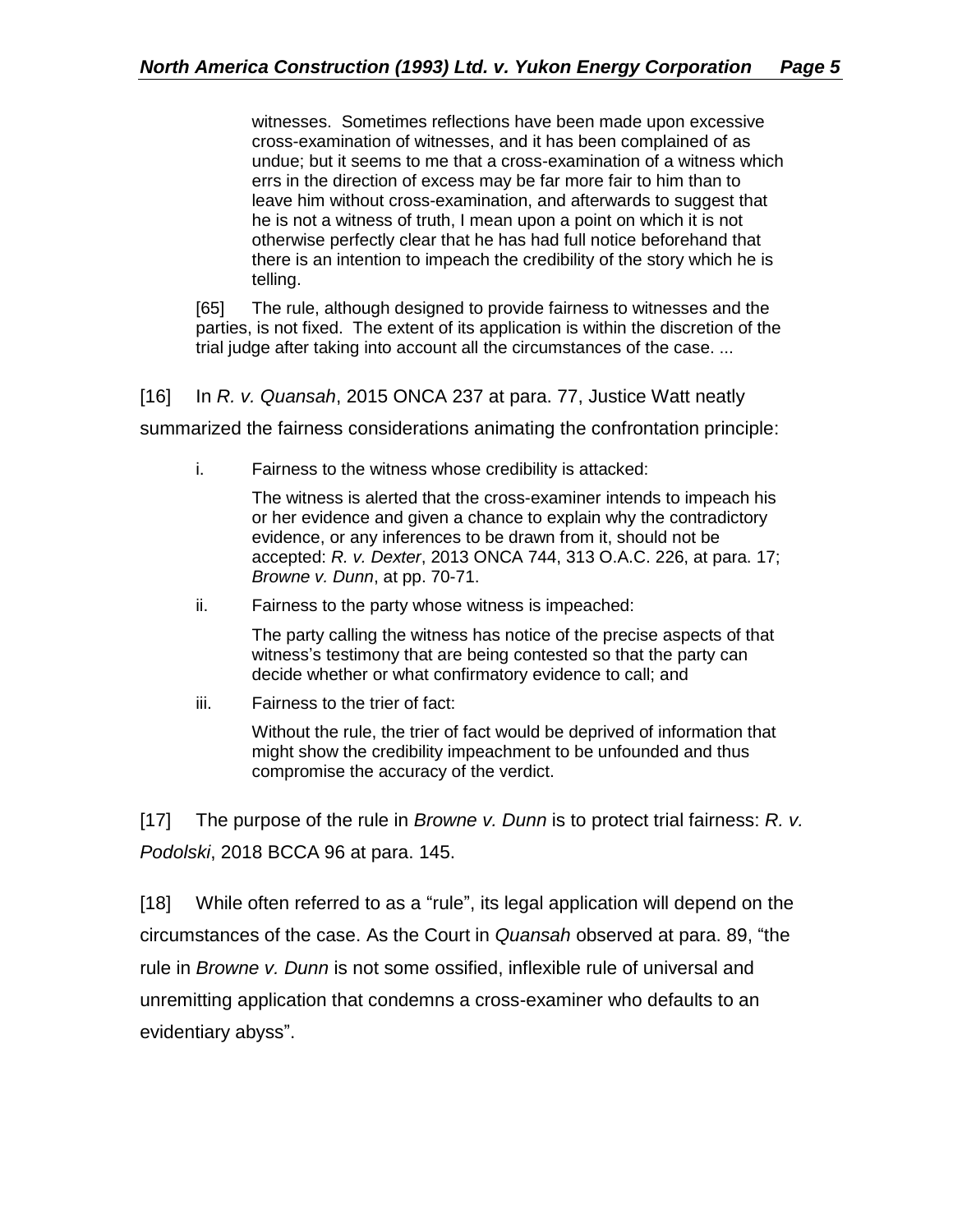[19] The jurisprudence reflects that where trial fairness is unaffected by lack of cross-examination, a cross-examiner's failure to confront a witness will not violate the rule in *Browne v. Dunn*.

[20] This may be the case where it is clear or apparent, on considering all the circumstances, which may include the pleadings and questions put to the witness in examination for discovery, that the witness or opposite party had clear, ample and effective notice of the cross-examiner's position or theory of the case. Therefore, where the other party, the witness, and the court are not caught by surprise because they are aware of the central issues of the litigation, the rule in *Browne v. Dunn* is not engaged: see *Liedtke-Thompson v. Gignac*, 2014 YKCA 2 at paras. 42-43; *R. v. Drydgen*, 2013 BCCA 253 at para. 18; *Trillium Motor World Ltd. v. Cassels Brock & Blackwell LLP*, 2017 ONCA 544 at para. 317; *R. v. Paris* (2000), 150 C.C.C. (3d) 162 (Ont. C.A.) at para. 23; *R. v. Poole*, 2015 BCCA 464 at para. 39.

[21] Where the rule is engaged, a trial judge enjoys broad discretion in determining the appropriate remedy, and "there 'is no fixed consequence' for an infringement of the rule": *Poole* at paras. 43-44.

[22] In *Quansah* at para. 117*,* the Court listed the following factors that may inform the appropriate remedy:

- the seriousness of the breach;
- the context of the breach:
- the timing of the objection;
- $\bullet$  the position of the offending party;
- any request to permit recall of a witness;
- the availability of the impugned witness for recall; and
- the adequacy of an instruction to explain the relevance of failure to crossexamine.

[23] A trial judge may diminish the weight of the contradictory evidence: *Drydgen*  at para. 26. Other remedies include recalling the witness and, in the jury context,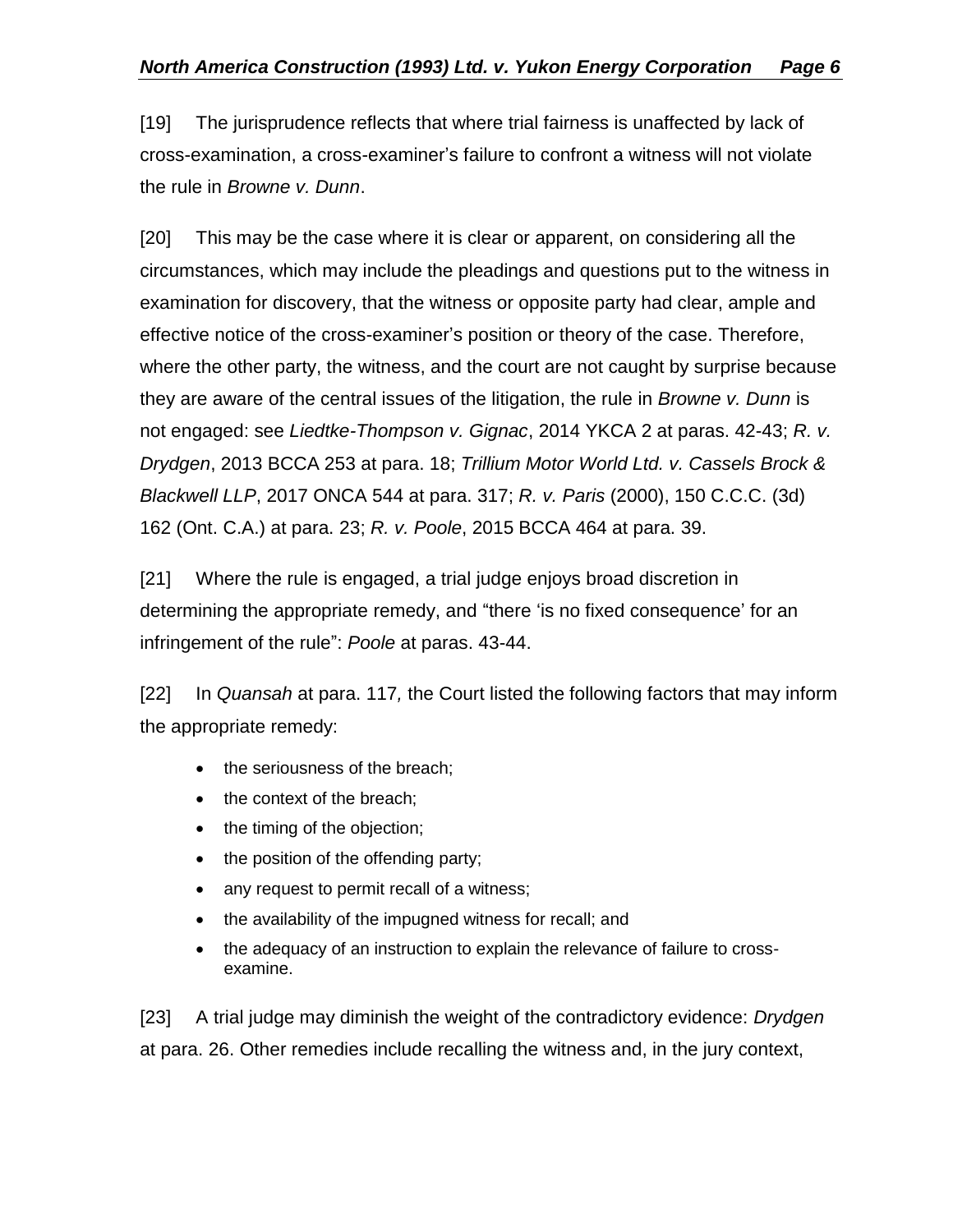giving a specific instruction to the jury about the failure to comply with the rule as a factor to consider in assessing credibility: *Quansah* at para. 119.

[24] However, as discussed below, it may be impossible to disregard a reference to *Browne v. Dunn* when a trial judge has erred in concluding that the rule was engaged and the trial reasons show the judge gave the rule some significance that worked to the appellant's disadvantage: *Drydgen* at para. 27.

## **Standard of Review**

[25] The parties agree that whether or not the rule in *Browne v. Dunn* is engaged is a question of law, reviewable on a standard of correctness: *Drydgen* at para. 22; *R. v. Gill*, 2017 BCCA 67 at para. 22; *Podolski* at para. 148.

## **The Rule Respecting Each Claim**

## **CRX 20 (Schedule D)**

[26] NAC claimed \$706,220 for costs allegedly incurred under a price adjustment clause found in CRX 20 or "Schedule D Amendments and Clarifications to the Work", an agreement the parties entered into because the original completion date changed. NAC said the change in schedule necessarily meant its work took longer than planned. NAC's CRX 20 claim turned on a provision of Schedule D entitling it to recover any "actual costs caused by" the new completion date:

1. The Price will be adjusted to reflect the Contractor[']s actual costs caused by the new Completion Date of November 30, 2011 under Section 3.3. The Price at Section 8.1 is based upon the original completion date of June 19, 2011 with a six week shut down window commencing May 1, 2011.

[27] YEC denied the scheduling changes had "caused" NAC to spend longer on the project than it had planned. Instead, the extra time NAC spent to complete the project was the result of NAC's inefficient, unsafe, and substandard work practices. The judge accepted NAC's CRX 20 claim, concluding that although NAC's work was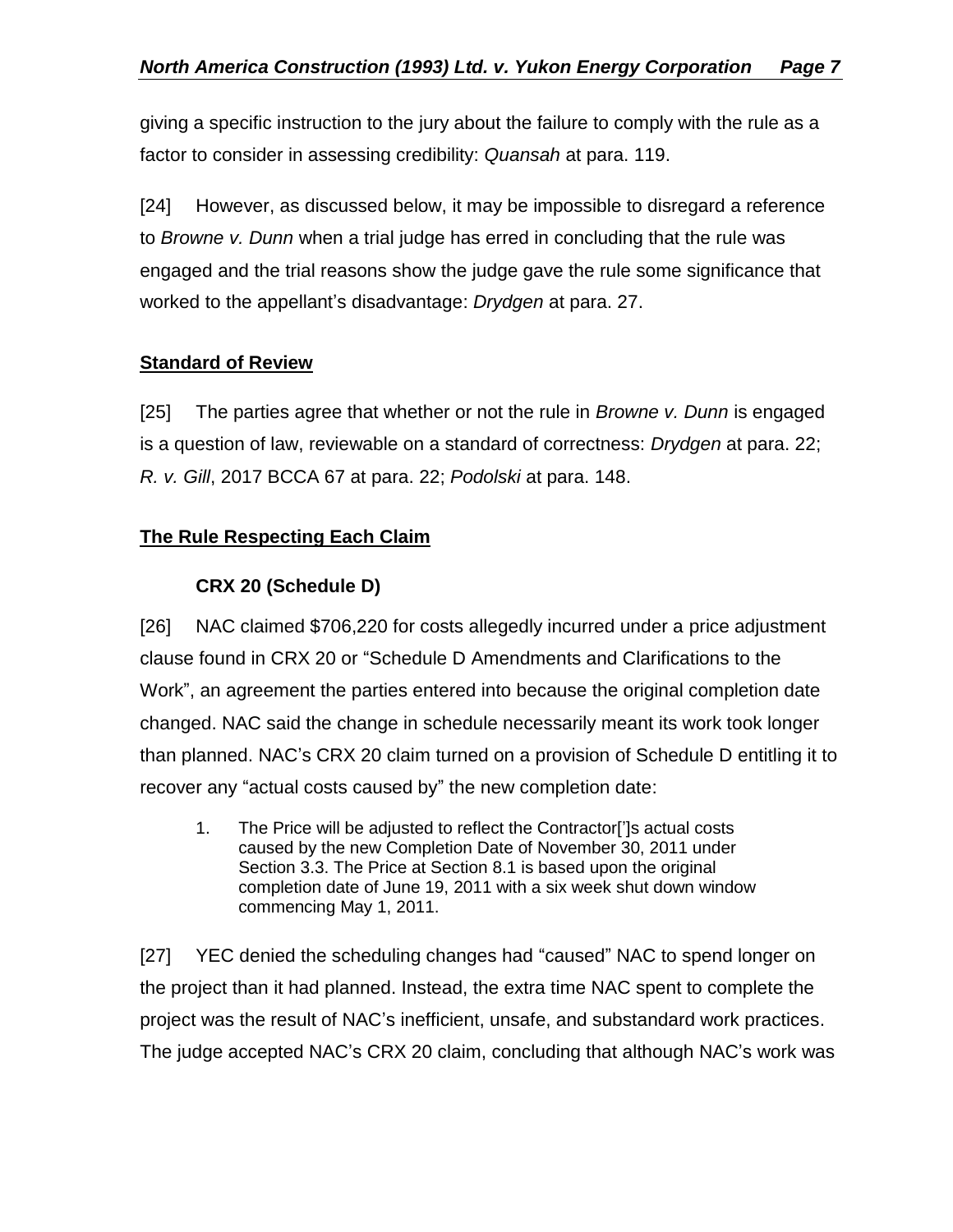"often sloppy" and "they were not as efficient as they might have been", NAC finished the project within the agreed upon time.

[28] The judge recognized CRX 20 as "one of the most contentious of NAC's claims" and noted it arose "because of 'Shut Downs' which were agreed upon but with respect to which there was no agreement as to the impact upon the project and the additional cost" (at para. 20). The judge found the extra time NAC spent on the project was 102 days, resulting in a cost of \$633,510.48, rejecting YEC's position that NAC did not incur any costs from the schedule changes, and the costs it claimed under this CRX were incurred because it took NAC longer than it expected to complete the project.

[29] In regard to the testimony of Mr. Simonson, YEC's on-site contract administrator, the judge said this with respect to the rule in *Browne v. Dunn*:

[30] There is difficulty with some of Mr. Simonson's evidence with respect to the perceived delays which he observed. That is, that no witness for the Plaintiff, neither the project manager nor Mr. Laith Hamad, who was the electrical coordinator and very much on top of things overall with this project, was cross examined in any manner on any of this evidence.

[31] I spoke with counsel during the trial about my concerns about these and other matters that arose in the Defendant's case and had not been touched upon during the Defendant's cross examination of the Plaintiff's witnesses. I explained my concerns within the parameters of *Browne v Dunn* (1893), 6 R.67 (H.L.). I allowed the evidence to go in, but I advised counsel there would or could be a problem as to the amount of weight attached to such evidence.

[32] Having said this, I must say that little of Mr. Simonson's evidence in particular had any adverse impact upon the Plaintiff's claim under CRX 20. The fact is, and was, that the Plaintiff finished this project on time. The items to which Mr. Simonson referred, even if totally accepted, would be, in my mind, rather small. This is, of course, not something which should be simply rejected, but I do so because overall I was not greatly impressed with his evidence. Many of the matters which he considered to be major appeared to me to be rather minor and with respect to which, hindsight is almost so much better.

[30] NAC refers to para. 32 of the judge's reasons, replicated above, to submit the judge weighed all of Mr. Simonson's evidence without any reference to the rule. NAC in its factum provides some detail about Mr. Simonson's evidence to argue that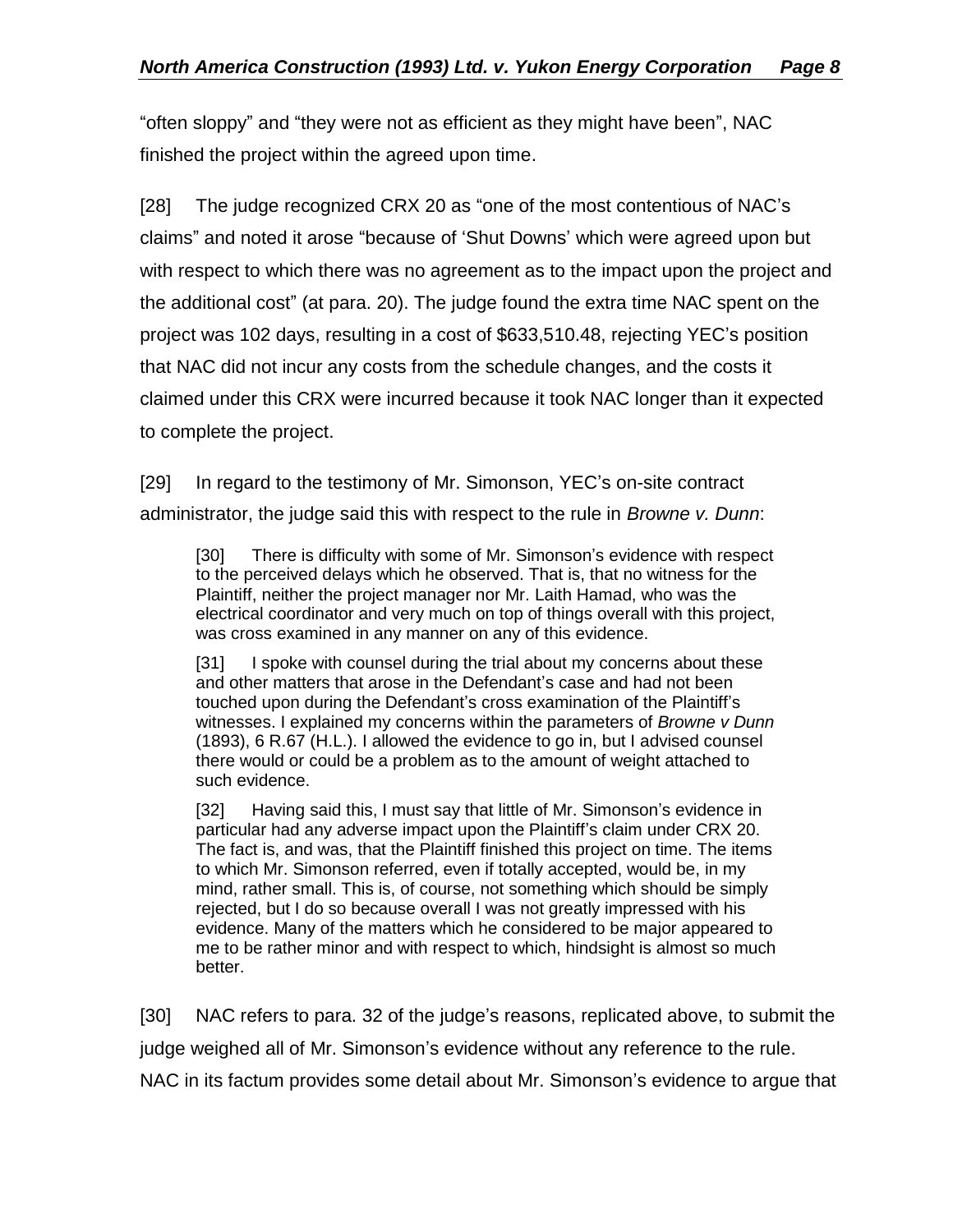"[n]otwithstanding this evidence, there was ample evidence to support the trial judge's conclusion that Mr. Simonson's concerns were minor, in hindsight" and "there was little or no evidence that NAC's delays, if any, related to the issues Mr. Simonson raised, delayed or extended the critical path of the project."

[31] NAC submits: "The trial judge did not rely on *Browne v. Dunn* in respect of Mr. Simonson's evidence. But if he did, to some extent, NAC submits that doing so did not lead him to an error of fact, or one that was palpable and overriding."

[32] In contrast, YEC argues the judge discounted the evidence of its witness, Mr. Simonson, under the rule when it should not have been engaged. NAC contends it is not clear to what extent this error shaped the judge's "overall" impression of Mr. Simonson's evidence.

[33] In its factum, YEC says the judge erred in discounting Mr. Simonson's evidence that but for the inexperience and laziness of NAC's crew, NAC could have finished the project four to five weeks earlier. It says he did so on the basis that YEC violated *Browne v. Dunn* because "no witness for the Plaintiff … was crossexamined in any manner on any of this evidence."

[34] YEC says this error is made clear in light of these facts:

- 1. YEC's statement of defence set out the particulars of NAC's shortcomings in detail, including unequivocally asserting that it was NAC's acts and omissions that had bloated NAC's construction schedule and caused NAC to be on-site continuously right up to the new completion date;
- 2. YEC specifically stated in its opening statement that it would take the position at trial that NAC had under-estimated the work, had deployed an inexperienced crew and project manager, and had used poor quality tools and equipment;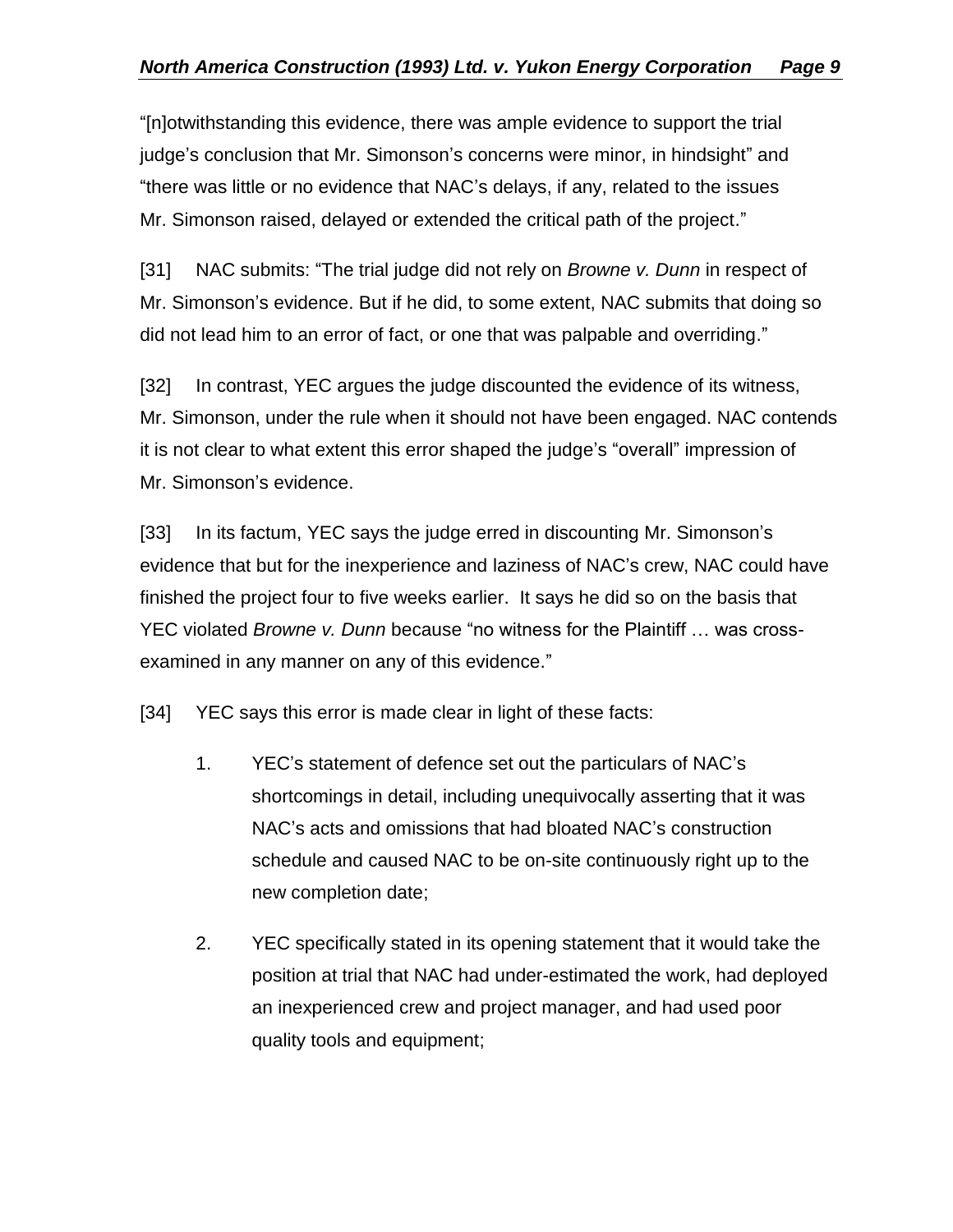- 3. Mr. Hamad, NAC's electrical coordinator, was cross-examined at length on the cause of NAC's expansion of its work schedule, the difficulties resulting from the remote location, and the safety requirements specific to a power station;
- 4. Mr. McPherson, NAC's president, was cross-examined on the inexperience of NAC's crew; and
- 5. Mr. Maloney, NAC's project manager, was cross-examined on the distension of NAC's schedule as a result of various items taking much longer than expected, and YEC's counsel's offer to read in excerpts from his examination for discovery on the effect of the safety and productivity issues on NAC's schedule was refused by the judge.

[35] YEC also notes NAC's counsel never objected to Mr. Simonson's evidence on the basis of *Browne v. Dunn*.

[36] In addition to the alleged errors discussed above, YEC says the judge did not acknowledge its alternative argument that NAC had failed to prove some or all of the specific costs claimed under CRX 20.

# **CRX 100 (Extra Cable and Crane Time)**

[37] For CRX 100, NAC claimed \$119,004 in costs incurred to procure and install electrical cables in addition to those specified in the contract during the start up and commissioning phase of the project. YEC agreed it had made changes to the design that affected how much cable would be required, but primarily took the position that NAC had been compensated for most of this work in other CRXs that included this claim.

[38] The judge awarded NAC half its CRX 100 claim, or \$59,500. He stated, after discussing the rule in *Browne v. Dunn*, that "not very much weight may be placed upon the evidence from Mr. Peake [YEC's witness] with respect to just how much cable was required and the resultant crane time" because "nothing was asked of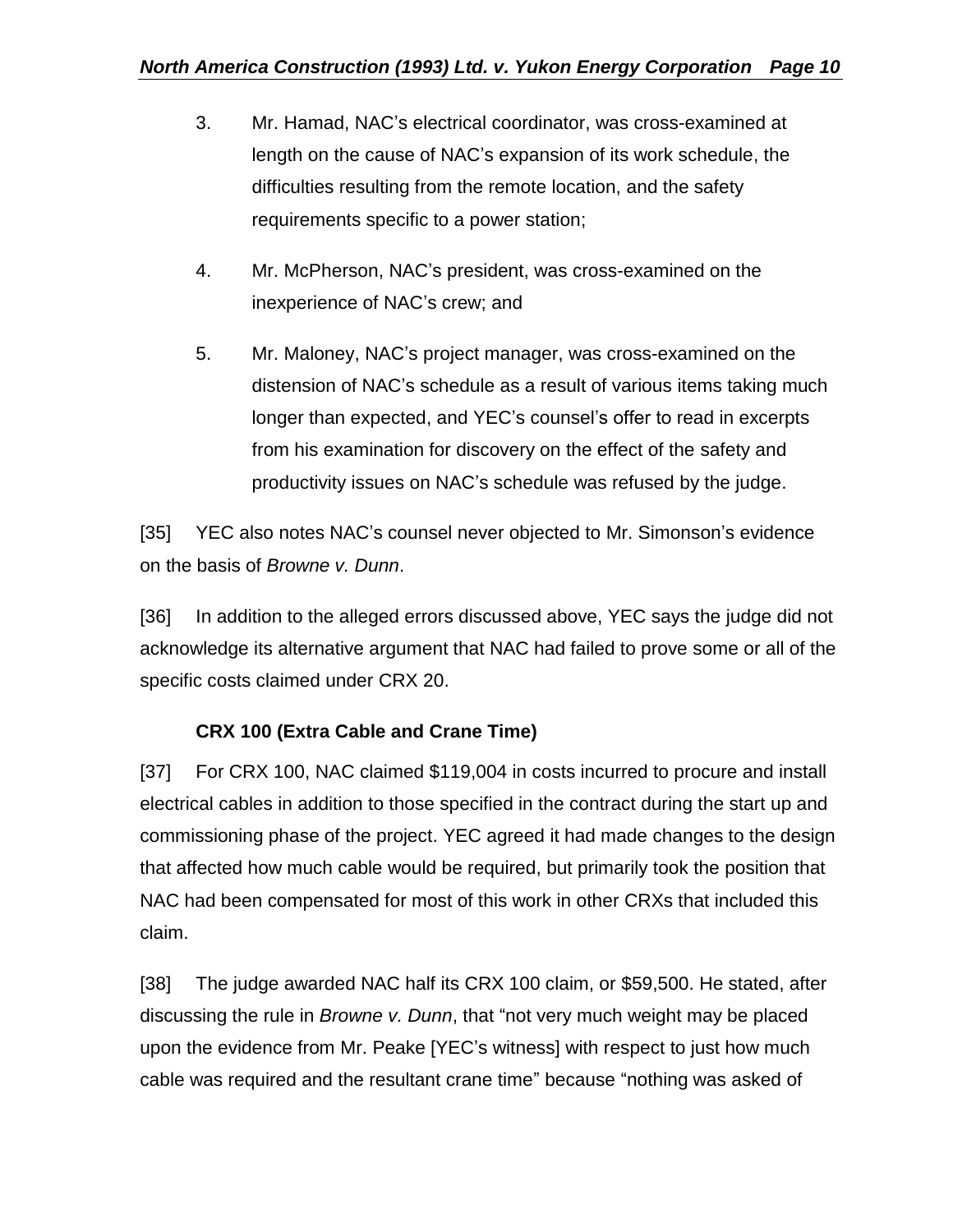Mr. Hamad [NAC's witness] with respect to these rather important items" (at para. 71).

[39] The judge's reasoning on this claim included the following:

[67] It was Mr. Peake who was quite critical of the estimate of 4,000 meters of additional cable which NAC had estimated was required. In his opinion, the appropriate figure would have been closer to 400 meters.

[68] As well, the estimate of the crane time, which NAC had estimated was far more than he would have thought necessary.

[69] Unfortunately, we once again come back to the cross examination of Mr. Hamad and Mr. Maloney, or the lack of cross examination of either of these individuals on these very specific points.

[70] I have referred to my concerns about the failure of the Defendant to adhere to the principles annunciated in *Browne v Dunn* and it is particularly telling here.

[71] The Defendant would have known, during the examination-in-chief and cross examination of the Plaintiff's witnesses, that it was going to be proffering a witness (Mr. Peake) who had estimated that the amount of cable and the amount of crane time would be significantly less than either Mr. Hamad or Mr. Maloney had taken into consideration when preparing the estimates with respect to these particular items. It is, quite frankly, simply an issue, as I remarked to counsel, of fair play. If one knows one is about to put forth evidence that calls into question, for example, cost estimates of time and materials, the witnesses putting forth that evidence should be cross examined on the discrepancy that is intended to [be] put forth by the Defendant. That was not done. In my view, not very much weight may be placed upon the evidence from Mr. Peake with respect to just how much cable was required and the resultant crane time. I do not, as I have said, question Mr. Peake's credibility, what I question is how there can be a legitimate gap in the quantity of cable when nothing was asked of Mr. Hamad with respect to these rather important items. There were questions put to Mr. Hamad about CRX 100, but none that involved the quantity of cable or the crane time.

[72] In the end, I am quite satisfied that as a result of the lack of drawings and detailed connections, due to the evolving design and changes to the previous plans, the Plaintiff was put to a lot of extra time and materials.

[73] I am satisfied that CRX's which were agreed upon, being CRXs 24, 79, 80, 85, and 86 did not include any amount for cable which had yet to be shown to be required.

[74] Both parties were somewhat lax in adhering to a proper extra work charge protocol. It was, as said by Mr. Hamad, a moving target and a reaction to that which had not been envisaged or planned by either party. While both Mr. Hamad and Mr. Peake were good witnesses, and credible witnesses, both cannot be totally right.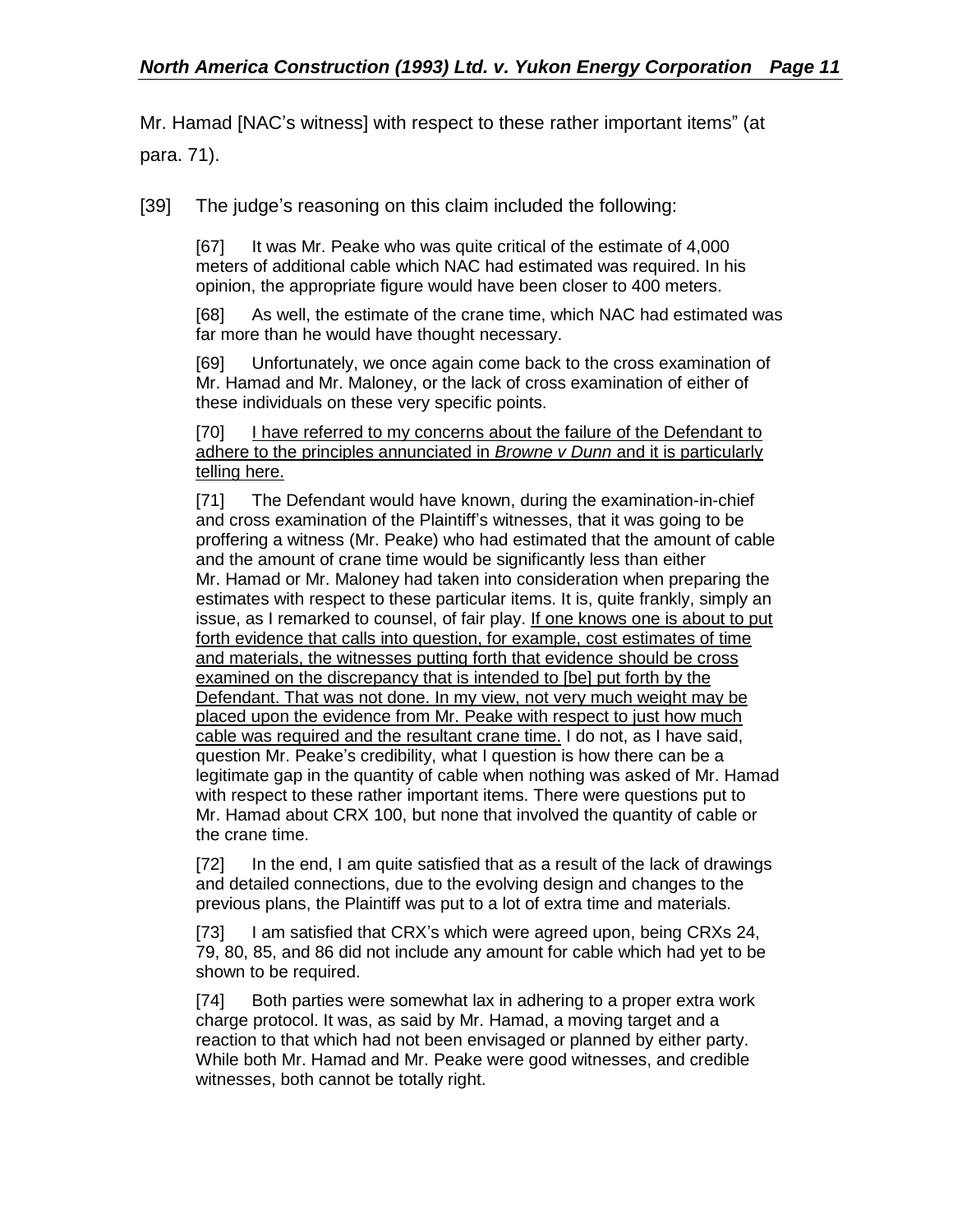[75] I am not able to come up with any firm costs. I will therefore award one half of CRX 100, which would, by my calculations, be \$59,500.00. [Emphasis added.]

[40] YEC submits the judge's key error with respect to NAC's cable changes claim was his reliance on the rule in *Browne v. Dunn* to resolve the conflict between the evidence of NAC's Mr. Hamad and YEC's Mr. Tilbrook and Mr. Peake. YEC says the rule was not engaged and the judge erred in law in invoking it.

[41] As noted by YEC and as reflected by the judge's reasons at para. 71, replicated above, the judge explicitly discounted Mr. Peake's cable quantity and crane time estimate because YEC did not specifically cross-examine Mr. Hamad on those matters, which the judge characterized as "rather important". NAC says those were narrow issues and relatively insignificant to the overall CRX 100 claim. YEC agrees, but responds that the judge's failure to recognize this underscores the magnitude of his error in assessing the claim.

[42] NAC also notes the judge did not exclude any evidence of Mr. Tilbrook or Mr. Peake in respect of CRX 100 or any other issue at trial, and says it is clear from para. 72 of his reasons that the judge decided the issues between the parties based on the weight of all of the evidence before him, including the validity he saw in the positions of Mr. Hamad and Mr. Peake.

[43] NAC highlights the following factual background which it says informed the judge's decision to favour Mr. Hamad's evidence:

- 1. While NAC's original list of cables was based on IFC drawings, NAC issued requests for information because it realized after mobilization that the list was missing information;
- 2. NAC and YEC met with the project engineer and designer, AECOM, in January 2011, to resolve multiple discrepancies and at that meeting they generated a cable list which was greater than the one required by the IFC drawings;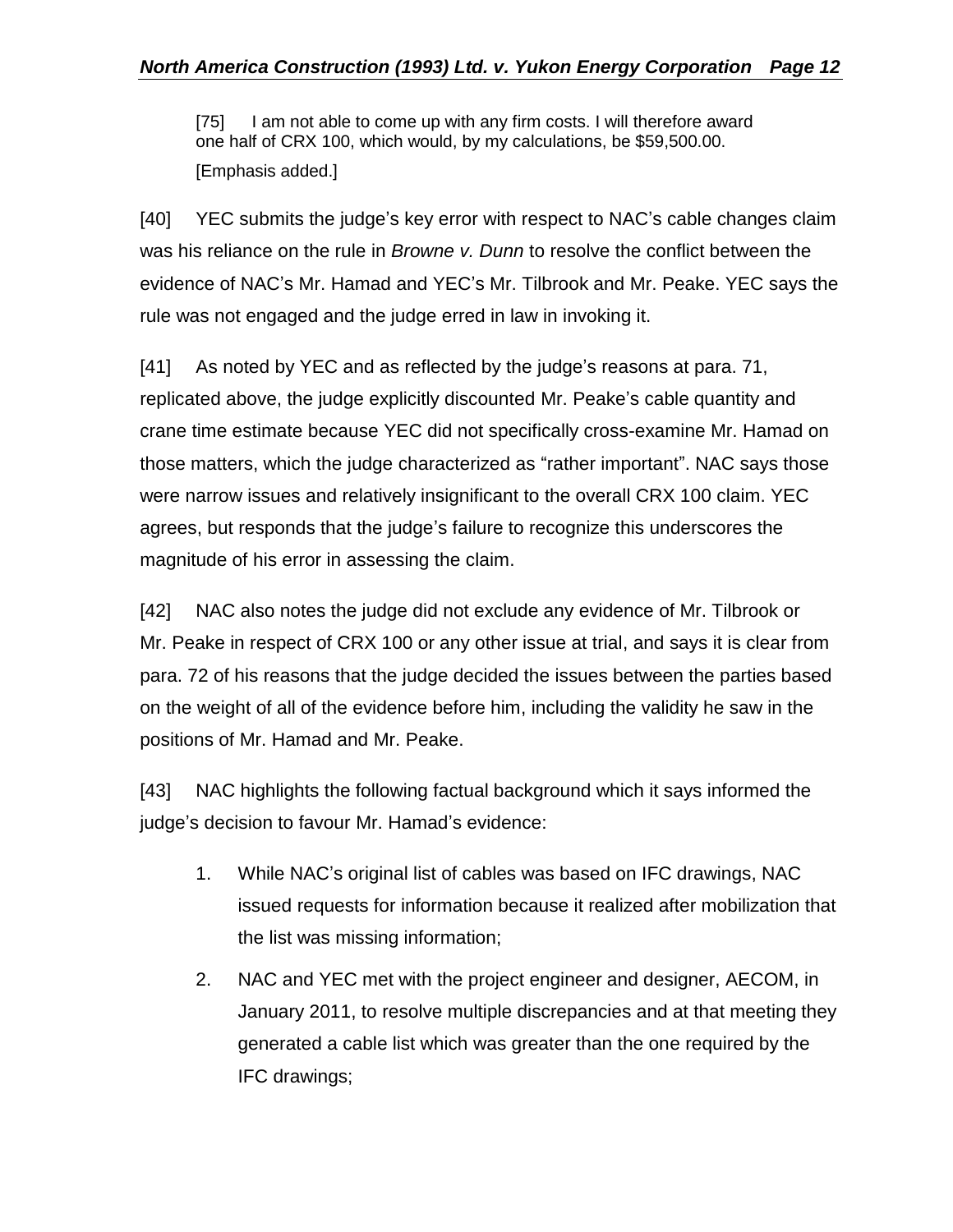- 3. the parties negotiated an agreement in relation to the increased cable list as CRX 24, under which YEC agreed to an additional \$46,000; and
- 4. following further meetings in April 2011, YEC provided NAC with a detailed design package including control design/narrative and the I/O schedule.

[44] Much of NAC's submission above invites this Court to attempt to disentangle or identify the basis upon which the judge assessed the evidence and to reweigh that evidence or make findings of fact, which is not the role of an appellate court.

## **YEC's Counterclaim for Deficiencies**

[45] The contract required NAC to perform the work in accordance with all specifications, permits, licences, and regulatory requirements, and it specified NAC had to "perform the Work diligently, in a workmanlike manner, and in accordance with the highest industry practices used in Canada."

[46] YEC's counterclaim for its costs resulting from NAC's deficiencies covered those deficiencies that could be, or had been, repaired, and those incapable of repair, the impact of which allegedly caused YEC ongoing inconvenience. YEC's total special damages claimed for repairable deficiencies was \$1,026,327. It also claimed general damages for the irreparable deficiencies in the amount of \$153,949 (15%).

[47] YEC's counterclaim for deficiencies included \$258,700 for NAC's allegedly deficient installation of cables in the elevator shaft, which the judge dismissed.

[48] The judge recognized YEC's counterclaim for deficiencies as "perhaps the most contentious claim", observing at para. 97 that YEC submitted NAC was "sloppy, unprofessional and unsafe with respect to so much of its work that [YEC] had totally lost confidence in NAC's ability to repair or remedy any of the multitude [of] transgressions" which it alleged had occurred. NAC, on the other hand, maintained the list of deficiencies prepared by YEC was quite exaggerated, as was the cost to remedy them.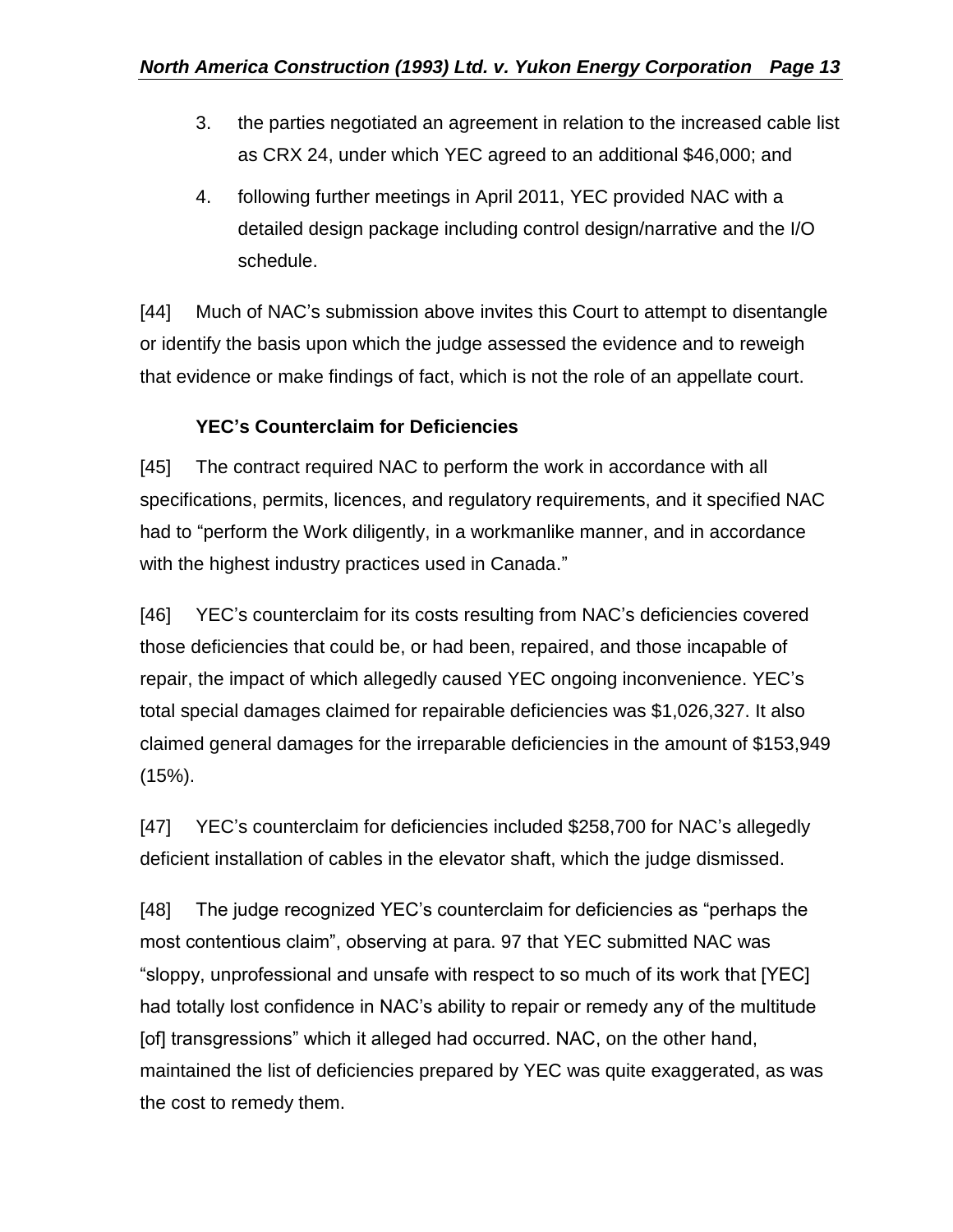[49] In support of its claim, YEC led expert evidence from Mr. Kassam, the general manager of Orbis Engineering, a firm YEC hired to assess the deficiencies. Mr. Kassam estimated the cost of remedying NAC's alleged deficiencies to be \$970,961.25.

[50] The judge rejected Mr. Kassam's opinion and accepted the evidence of NAC's expert, Mr. Miller, who assumed all the alleged deficiencies were in fact deficiencies and estimated repair would cost \$251,521.52.

[51] The judge thus awarded YEC \$251,500.00 for the listed (repairable) deficiencies, but did not address YEC's claim for \$153,949 in general damages for the irreparable deficiencies.

[52] During Mr. Kassam's examination-in-chief by YEC's counsel, the following exchange occurred in which the judge raised the rule in *Browne v. Dunn*. He admonished counsel for YEC for failing to follow it, and counsel for NAC for not being "on his toes" about the rule:

- THE COURT: Let me deal with something that's bothered me over the lunch hour, because I had to go back and reread the cross on Mr. Miller. I didn't recall this morning and I didn't see it in my notes that you had put any of Mr. Kassam's report to Mr. Miller. Are my notes accurate? MS. BURRIS: I don't recall putting his report to Mr. Miller, but Mr. Miller's
- report in my understanding is based on Mr. Kassam's report. THE COURT: Well —

MS. BURRIS: Well, it's a response to Mr. Kassam's report in that the — Mr. Miller's report contains the hours estimated by — in the table.

- THE COURT: Let me go through the report, then.
	- (PAUSE)

I'm concerned particularly because there's such a huge discrepancy between the hours to complete various items.

MS. BURRIS: Yes —

- THE COURT: The labelling hours, the code items, and so on. I don't recall that you put — that you put Mr. Kassam's estimates to Mr. Miller and asked him if he had any comment on them.
- MS. BURRIS: I don't believe I did, My Lord.
- THE COURT: Okay. Are you aware of the rule in *Brooks v. Dunn — Browne v. Dunn*?
- MS. BURRIS: Yes, My Lord.
- THE COURT: Well, that's a breach. Right?
- MS. BURRIS: My Lord, my my reason for not doing it is because my read of Mr. Miller's report is that he reviewed the estimates generated by Orbis and they —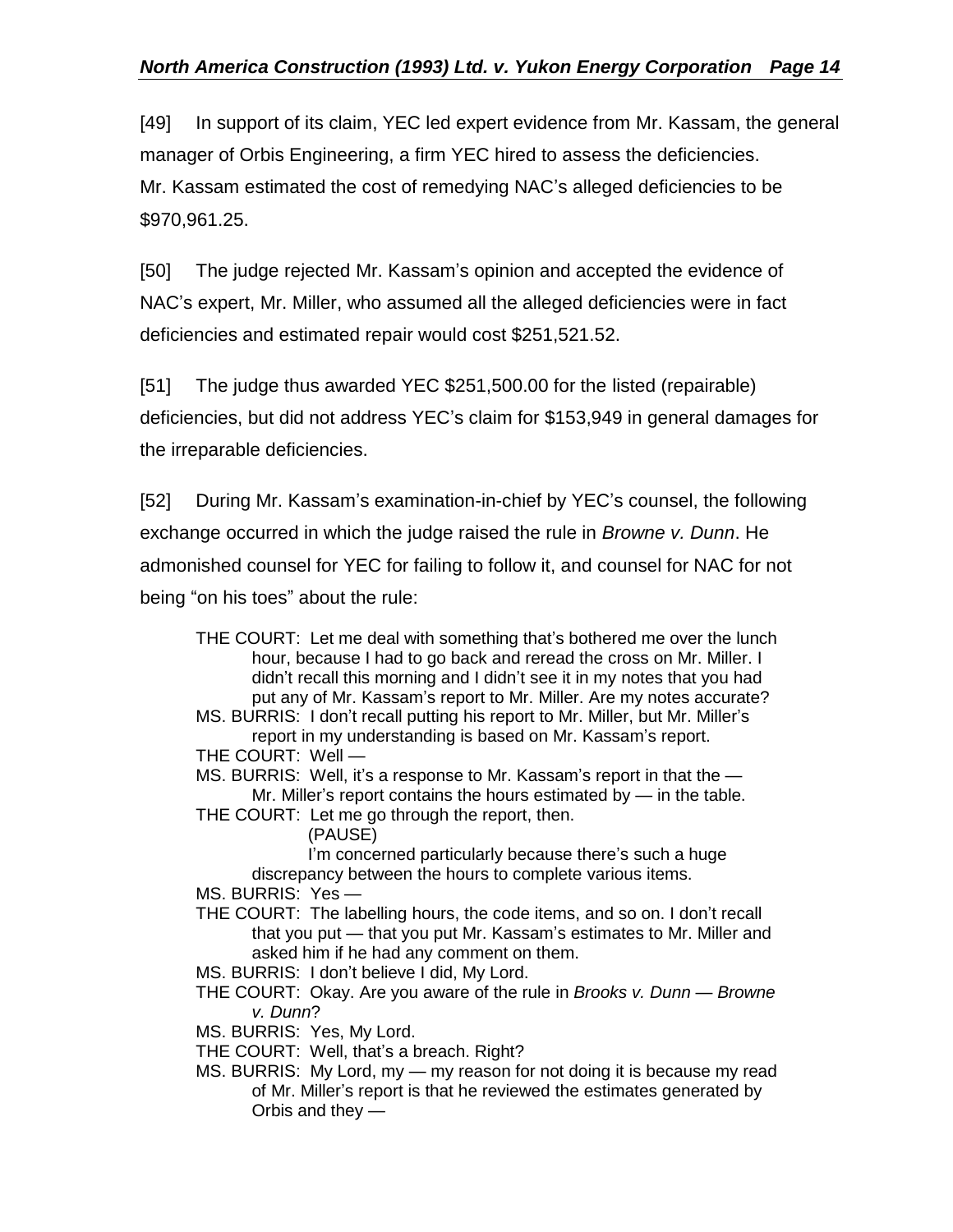- THE COURT: But if you're going to the rule is simple. If you're going to go after a witness' credibility through a witness you intend to bring up, you had to put that witness' evidence to him. I mean, that's the rule as I recall it; isn't it?
- MS. BURRIS: Yes, My Lord. And all I can say in response is that Mr. Miller's report, his estimates are right next — he's formatted his report in response to it, so  $I - I - I$  did not  $- I$  did not put it to him, but they were — they were in the — because they were in the contents of the report, and so I didn't think it was necessary to point it out since he'd pointed —

THE COURT: Well, okay, I'm just —

MS. BURRIS: — out the discrepancies himself in his report.

THE COURT: You're going to have to be careful of that because that's not the only witness you did that with, all right, and I've let it go.

You weren't on your toes, Mr. Edinger.

And so — so it's in but there's now an issue of how much weight do I put on it. Do you appreciate that?

MS. BURRIS: Yes, My Lord, I hear —

THE COURT: Okay.

MS. BURRIS: — what you're saying.

THE COURT: Carry on with Mr. Kassam.

[53] One of the reasons the judge awarded only a fraction of the repairable

deficiencies claimed appears again to be his application of the rule in *Browne v.* 

*Dunn.* The judge had this to say about how much NAC should have to pay for

deficiencies, which included his concern that YEC had violated the rule by not

putting Mr. Kassam's estimates to Mr. Miller in cross-examination:

[129] The question then becomes should NAC have to pay anything since the deficiencies did not amount to a fundamental breach of the contract. In my view, they do, because they did not complete the job as they were required to do under the contract.

[130] ... Mr. Kassam had estimated the cost of remedying the deficiencies would be \$970,961.25.

\* \* \*

[137] Mr. Miller's estimate of the cost to repair was \$251,521.52.

[138] Mr. Kassam was of the view that all of Mr. Miller's estimates of time required were far too low. Where Mr. Miller had estimated some 65 hours to complete "the labelling", Mr. Kassam estimated 482 hours. Where Mr. Miller estimated some 40 hours to prepare as built to drawings, Mr. Kassam estimated some 653 hours. Where Mr. Miller estimated some 4 hours to complete what were described as "code items", Mr. Kassam estimated that this should take some 1,116 hours.

[139] These are rather stunning contrasts, none of which were put to Mr. Miller. Mr. Miller did, however, have access to and read the reports, so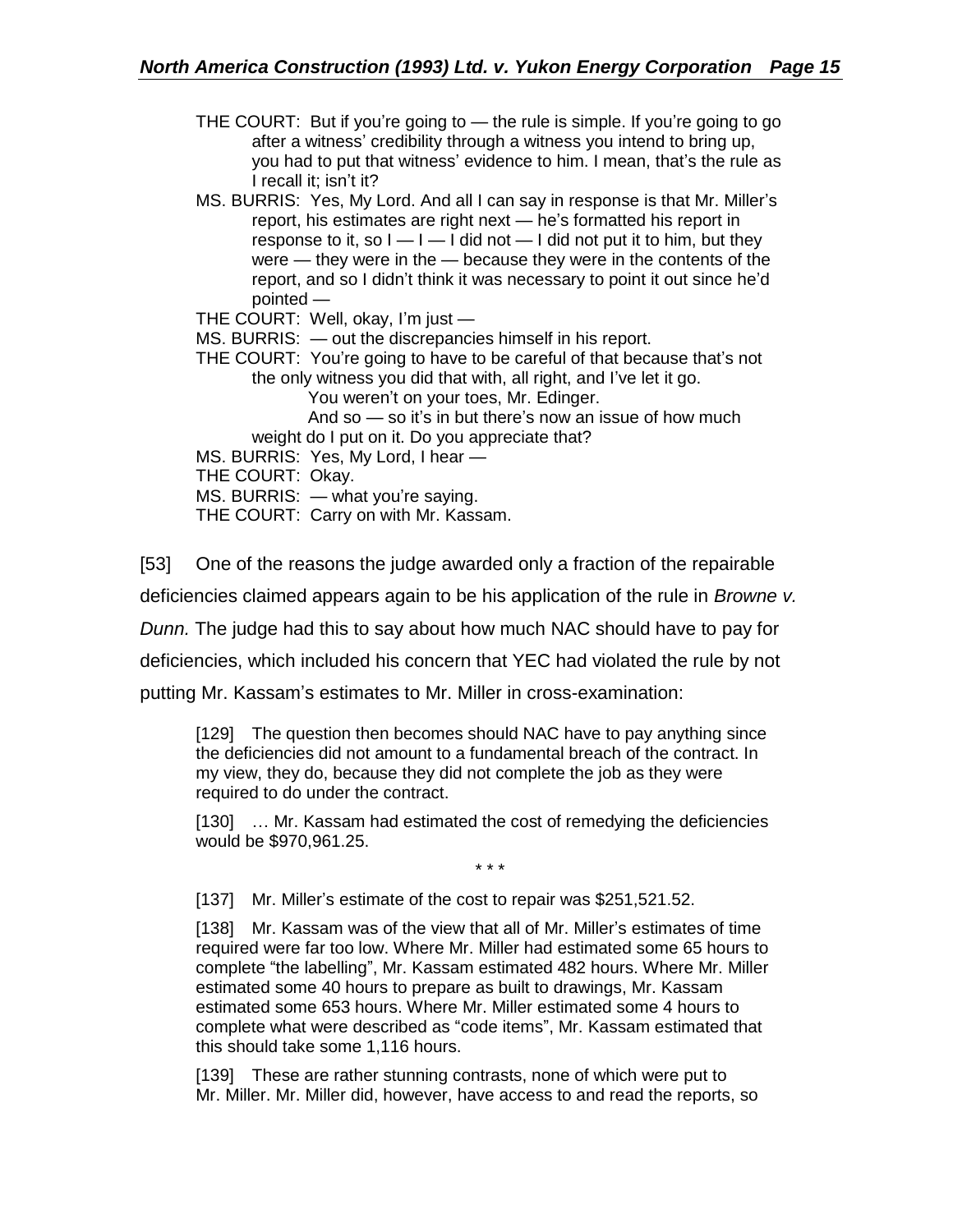would have been aware of them. No cross examination was put to him, however, in that regard.

[142] I was not particularly impressed by Mr. Kassam's evidence. Mr. Mortimer was not called and therefore not questioned with respect to his estimate. Mr. Miller's report was, in my view, fair and reasonable. I award YEC the sum of \$251,500.00 with respect to the deficiencies as prepared by YEC.

\* \* \*

[54] NAC submits that independently of any application of *Browne v. Dunn*, the judge had other reasons for preferring Mr. Miller's testimony. In particular, NAC points to the judge's statements that Mr. Kassam's "bias came through quite clearly", that he "appeared to suffer from a loss of memory" on a number of occasions, and was needlessly "argumentative" (at paras. 131, 132).

[55] NAC, in its factum, again delves into the detail of the evidence in an attempt to demonstrate that the weight of the evidence, or a reasonable assessment of the evidence, shows that even if the judge applied *Browne v. Dunn* with respect to Mr. Kassam's evidence, it had no effect on his ultimate judgment on this issue. NAC submits the judge properly weighed the relevant evidence before deciding to accept the full value of Mr. Miller's evidence.

[56] YEC contends the judge erred in relying on *Browne v. Dunn* as a basis for preferring Mr. Miller's report to Mr. Kassam's, as reflected in para. 139 above, even though he acknowledged that Mr. Miller had in fact read Mr. Kassam's report. It was therefore obvious that Mr. Miller had "ample and effective notice" (per *Liedtke-Thompson* at para. 43) of YEC's case, and *Browne v. Dunn* was not engaged. YEC relies on *Drydgen*, saying, as in that case, the judge's reference to *Browne v. Dunn* was material as it is impossible to tell from the judge's reasons to what extent this error coloured his assessment of Mr. Miller's evidence.

#### *Breach of the Rule in Browne v. Dunn*

[57] I conclude the judge erred by invoking the rule in *Browne v. Dunn* when it was not engaged. In my view, this error of law tainted his reasoning on all three of the claims appealed.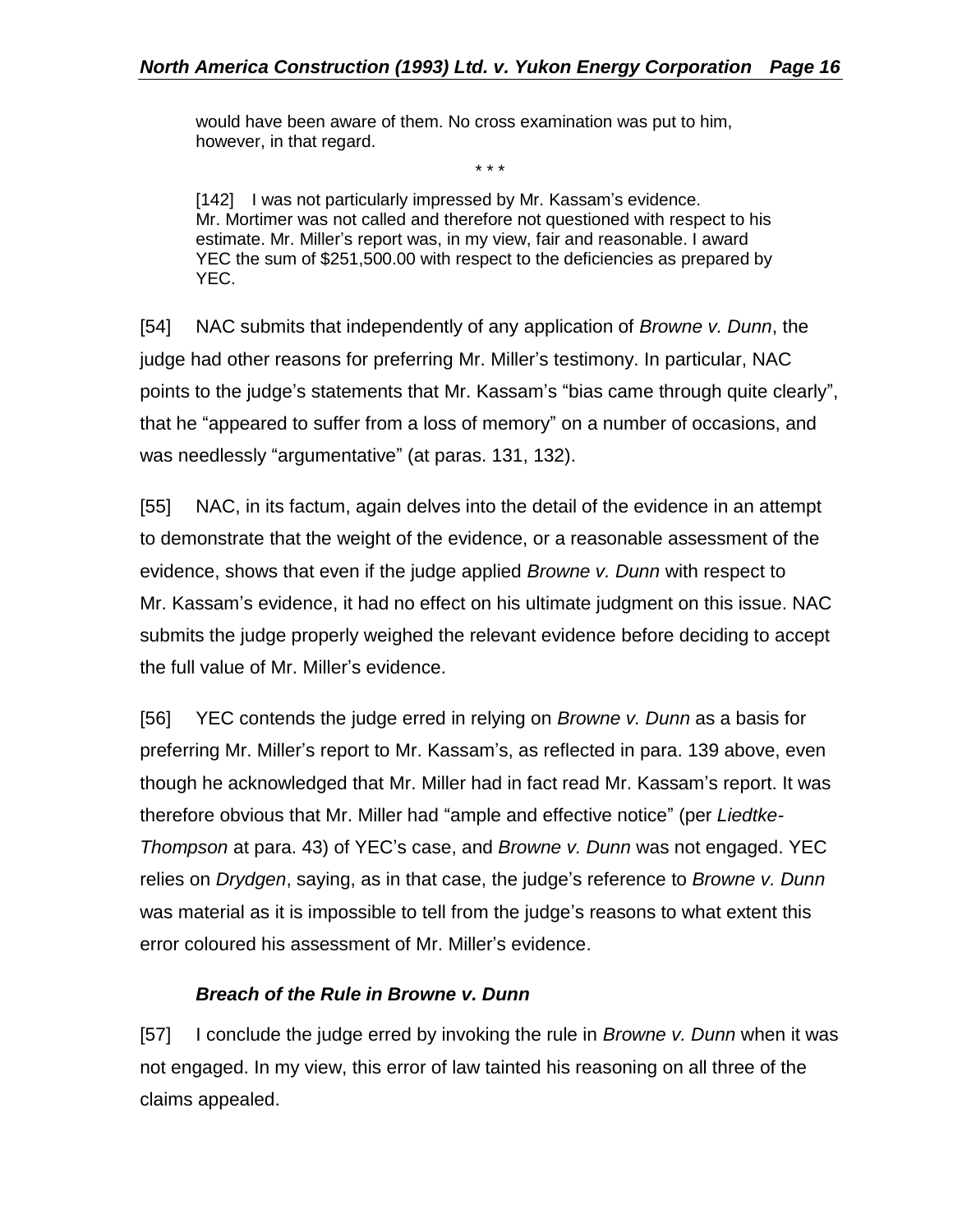[58] As NAC observed in oral argument, *Browne v. Dunn* is infrequently raised in civil cases where the factual and legal issues in dispute have been well canvassed by the parties in advance of trial.

[59] I note at the outset that counsel for NAC made no complaint about any breach of the rule with respect to any of the claims when YEC witnesses testified, nor did he argue in closing submissions that the rule applied. Instead, the judge raised the rule on his own.

[60] Furthermore, with respect to CRX 20 (Schedule D), when counsel for YEC offered to read in relevant portions of Mr. Maloney's discovery evidence at trial to address the judge's concern, the judge refused. Yet, the discovery evidence in question reflected that counsel for YEC had examined Mr. Maloney on the safety and productivity issues and the effect they had on NAC's schedule:

MS. BURRIS: The second issue that I think this addresses is your concern regarding the evidence that — in our case regarding NAC's lack of productivity and safety records and the impact that had on the project schedule.

As noted in the trial decision that was upheld in this *Liedtke-Thompson* case, where it has been — I think this falls into the same category where the — our defence to the Schedule U claim was clearly set out in our pleadings, in our statement of defence.

Where it also falls into that  $-$  this point in  $-$  in the same facts is that it was also put to Pat —Mr. Maloney on discovery. I have and so that leads me to the second part to address. I have read-ins from the transcripts of the examination for discovery of Mr. Maloney and Mr. Hamad to hand up.

The selections don't include the sections in which we put the issues of productivity and — and safety record to Mr. Maloney, but I can read them to you now, if you would like to hear that.

THE COURT: I expressed my — let me deal firstly with the — your argument on *Browne v. Dunn.*

I've got this. I will take into consideration what you've said. I wasn't — I should probably refrain from trying to train lawyers, but my— the point I was trying to make to you, Ms. Burris, is (a) be aware of these matters, be aware of the various rules of evidence that could impact you, and take care not to repeat mistakes like that in the future.

The evidence is in. I will consider it that — that — and that wasn't the only part with the experts. The trial process is about being fair on both sides and on my side. That's all.

So, my caution to you is if you're going to take exception to something that's before you right now through your opponent's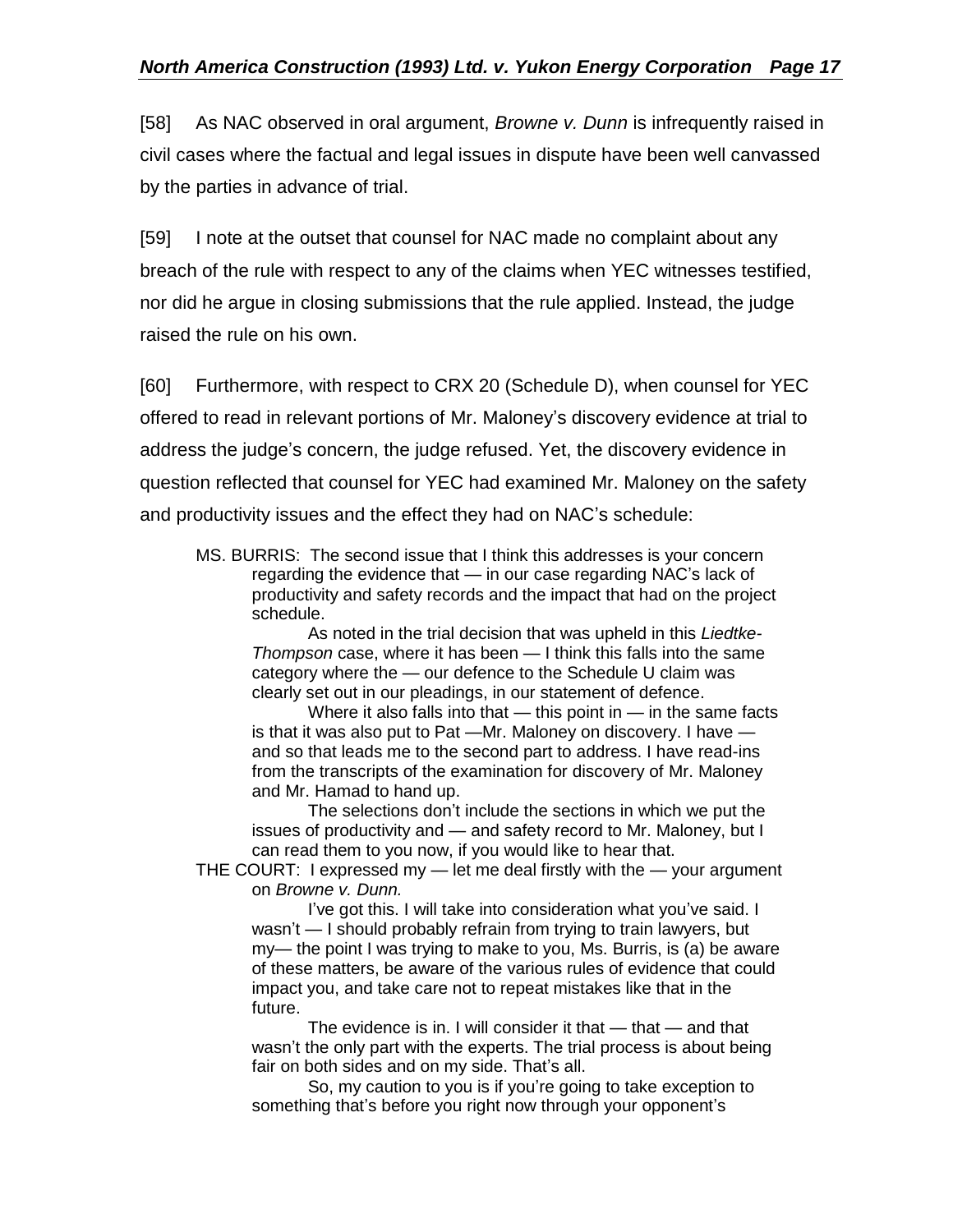evidence, you've got to highlight it. You can't just stand back and come up with something to counter it if you haven't dealt with it in some manner. All right?

That's — the rules of evidence are simply about fairness. Okay?

MS. BURRIS: Yes, My Lord.

- [61] In its factum, NAC makes this general argument, which is applicable to the judge's raising *Browne v. Dunn* as to all three claims:
	- 50. The trial judge did not rely on *Browne v Dunn* to exclude any evidence. He admitted all of the evidence of Mr. Simonson in respect of CRX 20, Mr. Tilbrook and Mr. Peake in respect of CRX 100 and Mr. Kassam in respect of YEC's deficiency claims.
	- 51. Each of the issues raised in YEC's appeal required the trial judge to weigh all of the evidence before him: CRX 20 concerned contractual interpretation and YEC's factual arguments about why NAC had remained on site; CRX 100 required understanding the evolving cabling design of the project and NAC's role in the installation of that cable; YEC's deficiency claim involved weighing the estimates of Mr. Miller and Mr. Kassam of the costs of fixing all the alleged deficiencies. YEC's appeal can therefore only be that the trial judge gave insufficient weight to the evidence of the YEC witnesses based on the application of *Browne v Dunn.*
	- 52. Having said that, NAC submits there is no evidence [in] the trial judge's reasons or in the transcripts that he improperly applied *Browne v Dunn* to his fact finding exercise. This was the best possible result for YEC in the circumstances. The weight the trial judge gave to the evidence of the YEC witnesses was clearly based on what he saw as the value of that evidence and without any application of *Browne v Dunn*. The trial judge's references to *Browne v Dunn* are, therefore, in the words of this Court in [*R. v. Roberts*, 2016 YKCA 3], regrettable but harmless.

[62] It is important at the outset to observe that the rule in *Browne v. Dunn* is not a rule of evidence as NAC's position seems to assume in suggesting it could be used to exclude evidence. Such a remedy does not fall into the broad range of appropriate remedies available to a trial judge in the exercise of his or her discretion. To the extent the judge thought that it did, he was mistaken. Rather, the rule relates to the evaluation of the reliability and credibility of the evidence. It is a rule designed to promote and achieve fairness. As noted above, a trial judge enjoys a broad discretion in determining the appropriate remedy. Potential remedies in the judge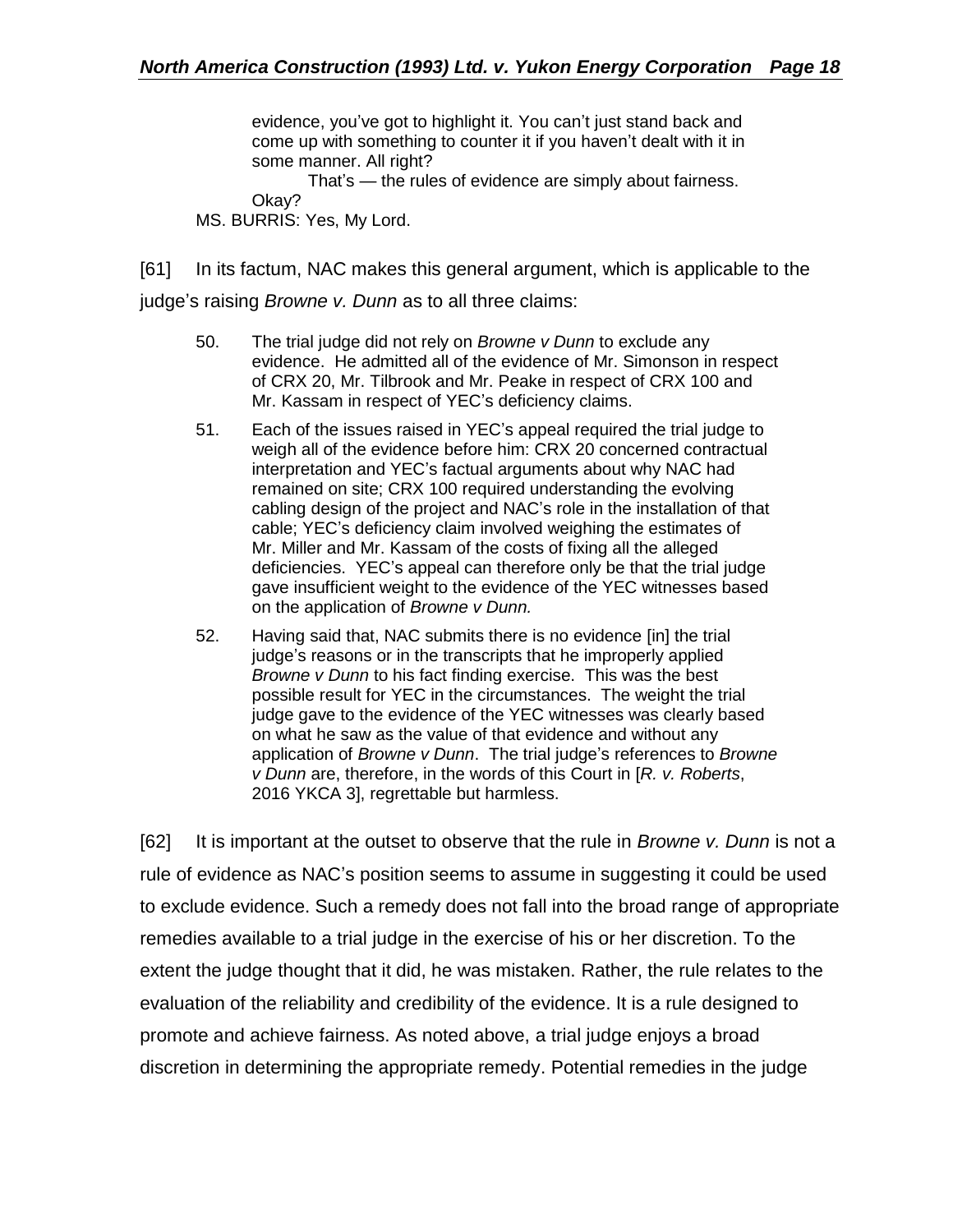alone context include diminishing the weight of the contradictory evidence, and recalling a witness.

[63] The concern on this appeal is the extent to which the judge's perception that YEC had breached the rule compromised the value or weight the judge gave to YEC's evidence.

[64] At the hearing of this appeal, counsel for NAC candidly acknowledged that the rule in *Browne v. Dunn* was not engaged in this trial and the judge erred in invoking it. However, as reflected in its submission above, NAC said this Court should not disturb the judge's conclusions on any of the claims in question because there is evidence it says could have supported the judge's conclusions, regardless of his references to or application of *Browne v. Dunn.* I have already said that submission invites us to improperly weigh and evaluate much conflicting evidence on our own. This is not the role of this Court. We are simply not equipped to retry this lengthy and complex case.

[65] I agree with YEC's submissions. As noted in *Drydgen*, when the rule is improperly invoked, it is difficult to assess the extent to which it affected the trial judge's evaluation of the evidence. This case involved much conflicting evidence. This Court owes no deference to an assessment of evidence that is tainted by legal error, and it is an error of law to invoke the rule where it was not engaged. It is not possible to determine from his reasons how the *Browne v. Dunn* error affected the weight the judge gave the evidence in question.

[66] As YEC points out, the judge's repeated application of the rule was not only unjustified in all the circumstances of the extensive pre-trial disclosure in this complex construction lawsuit, but it was initiated solely by him and applied solely against YEC, not NAC. Neither party invoked the rule at trial, and as stated, neither relied on it or referred to it in closing argument.

[67] YEC is correct, in my opinion, that although the judge did not expressly state he relied on *Browne v. Dunn* in deciding the Schedule D claim or the deficiencies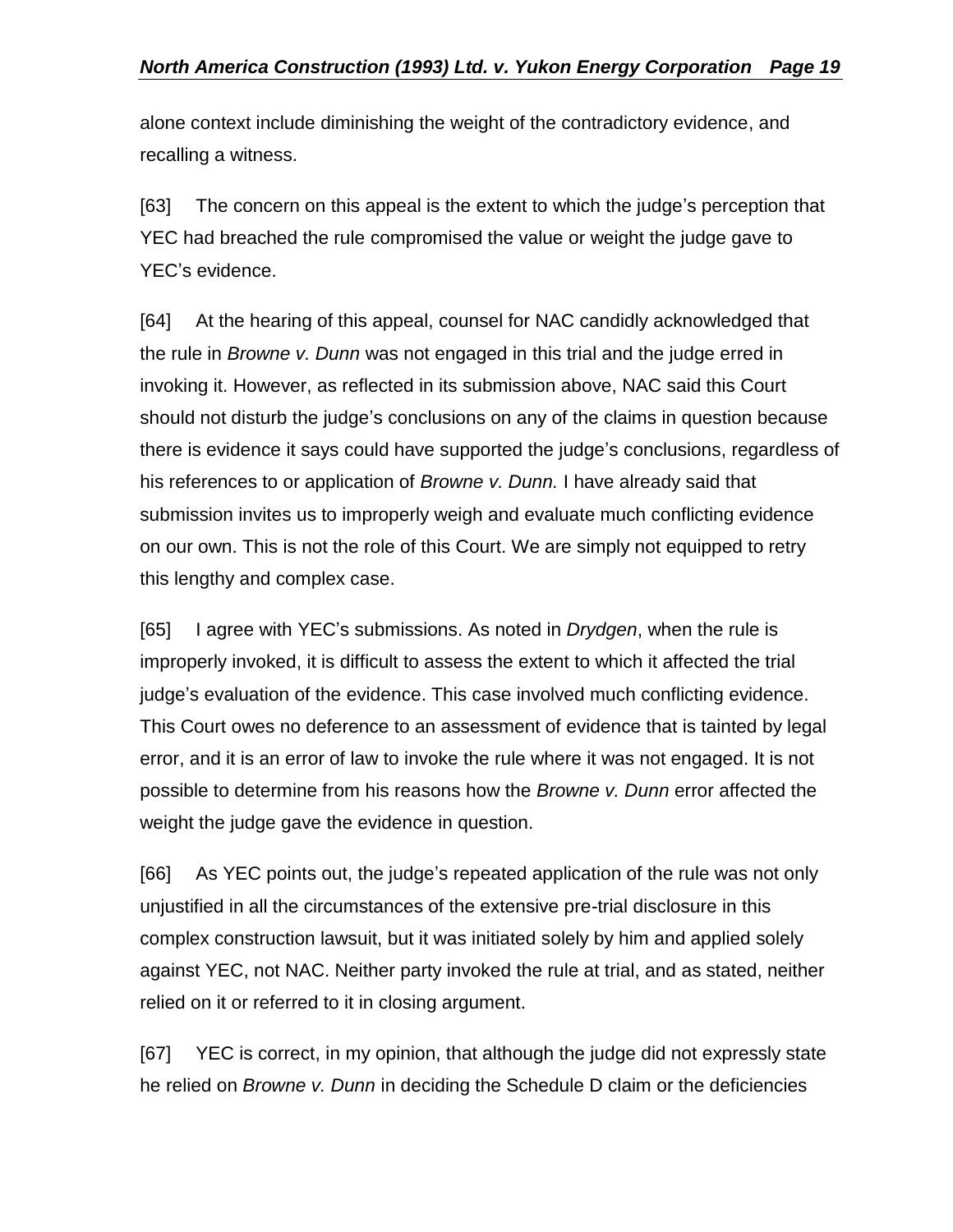counterclaim, his repeated reference to the applicability of the rule to YEC's evidence on those claims, and indeed his explicit statement that he placed less weight on Mr. Peake's evidence in regard to the CRX 100 claim, make it difficult to conclude it was not a factor in his assessment of the evidence. The *Browne v. Dunn*  error was not harmless.

[68] In my view, NAC made a fair and appropriate concession at the hearing of this appeal that the rule in *Browne v. Dunn* was not engaged in this trial. As in *Liedtke-Thompson*, YEC's theory or responses to NAC's claims were set out in its statement of defence and counterclaim, in its expert reports, and in its opening statement at trial. There had been examinations for discovery, discussions of the issues and exchanges of correspondence. NAC had ample and effective notice of YEC's defence and its case on the counterclaim.

[69] NAC relies on *R. v. Roberts,* 2016 YKCA 3, where this Court concluded that an erroneous application of the rule in *Browne v. Dunn* was not determinative of the appeal as the trial judge's reference to the rule, while regrettable, was "harmless". However, in *Roberts* the Court allowed the appeal on another ground, that the trial judge had misconstrued Mr. Roberts' testimony and incorrectly concluded that he had no defence known to law. This context is important because, as Justice Donald noted at para. 18, since the trial judge "found that the appellant offered no defence known to law, there would be no reason for her to test his narrative against the rule."

[70] In reaching that conclusion, Donald J.A. urged a restrained approach to applying the rule in *Browne v. Dunn*, saying at para. 15, "I think the rule is often invoked inappropriately."

[71] In the present case, I am unable to accept NAC's submission that the references to the rule in the judge's reasons were merely "regrettable but harmless". Instead, I find references to the rule in *Browne v. Dunn* permeated the judge's reasons. It is not possible to regard the references as mere surplusage. In my view, the errors were material and justify appellate intervention.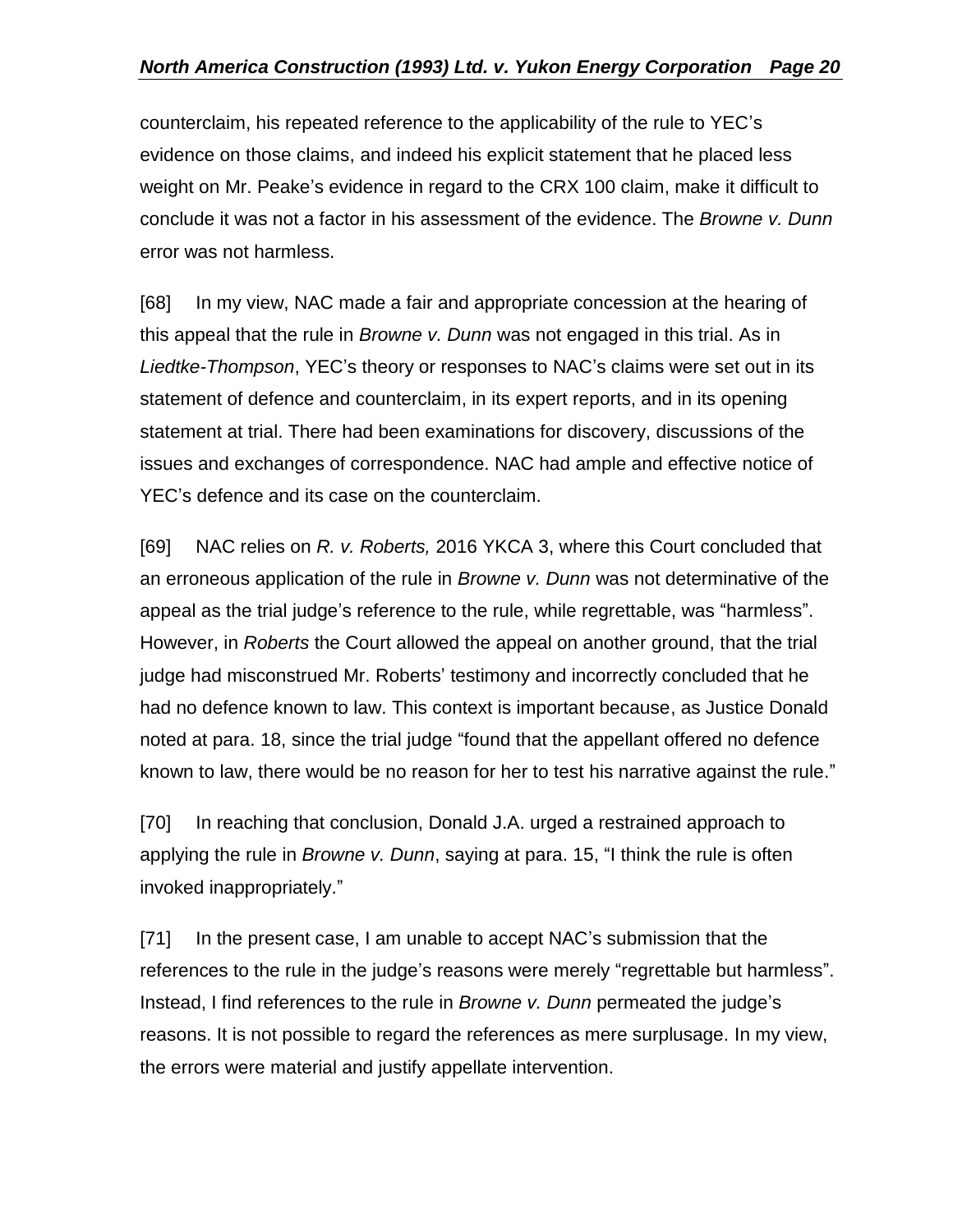#### *Failure to Address YEC's Alternative Argument*

[72] YEC's alternative argument challenged the legitimacy of specific items included in NAC's Schedule D claim. YEC disputed the amount of specific costs claimed, saying NAC had failed to prove a number of its claimed costs, especially, for example, overhead costs. NAC's claim for overhead costs alone was \$168,463.68, which YEC submitted was based only on "estimated" rather than "actual" cost and that any award under Schedule D should be reduced by \$197,824.49 for overhead, and by a minimum of \$235,887 for total disputed costs.

[73] While a judge is not required to provide a word-by-word, line-by-line, or even page-by-page explanation for his or her decision, a failure to address a relevant matter may constitute a material error justifying appellate intervention if the omission gives rise to the reasoned belief that the judge forgot, ignored, or misconceived the evidence in a manner that affected his or her conclusion: *Merck Frosst Canada Ltd. v. Canada (Health)*, 2012 SCC 3 at paras. 125-126; *Housen v. Nikolaisen*, 2002 SCC 33 at para. 39. Similarly, a failure to address competing positions raised by the parties may constitute a reversible error: *British Columbia (Minister of Technology Innovation and Citizens' Services) v. Columbus Real Estate Inc*., 2016 BCCA 283 at para. 36.

[74] In my view, the judge erred in failing to address or even acknowledge YEC's alternative argument on Schedule D (CRX 20).

[75] In summary, I would allow the appeal on all three claims: CRX 20, CRX 100 and the deficiencies.

## **The Cross Appeal**

[76] NAC cross appeals on the two bases referred to above: that the judge erred in awarding YEC \$100,000 on the counterclaim for the deficiency regarding CRX 111 (the electrical cabinets), and in not finding that YEC had failed to mitigate its damages by refusing to permit NAC to return to the site to remedy deficiencies.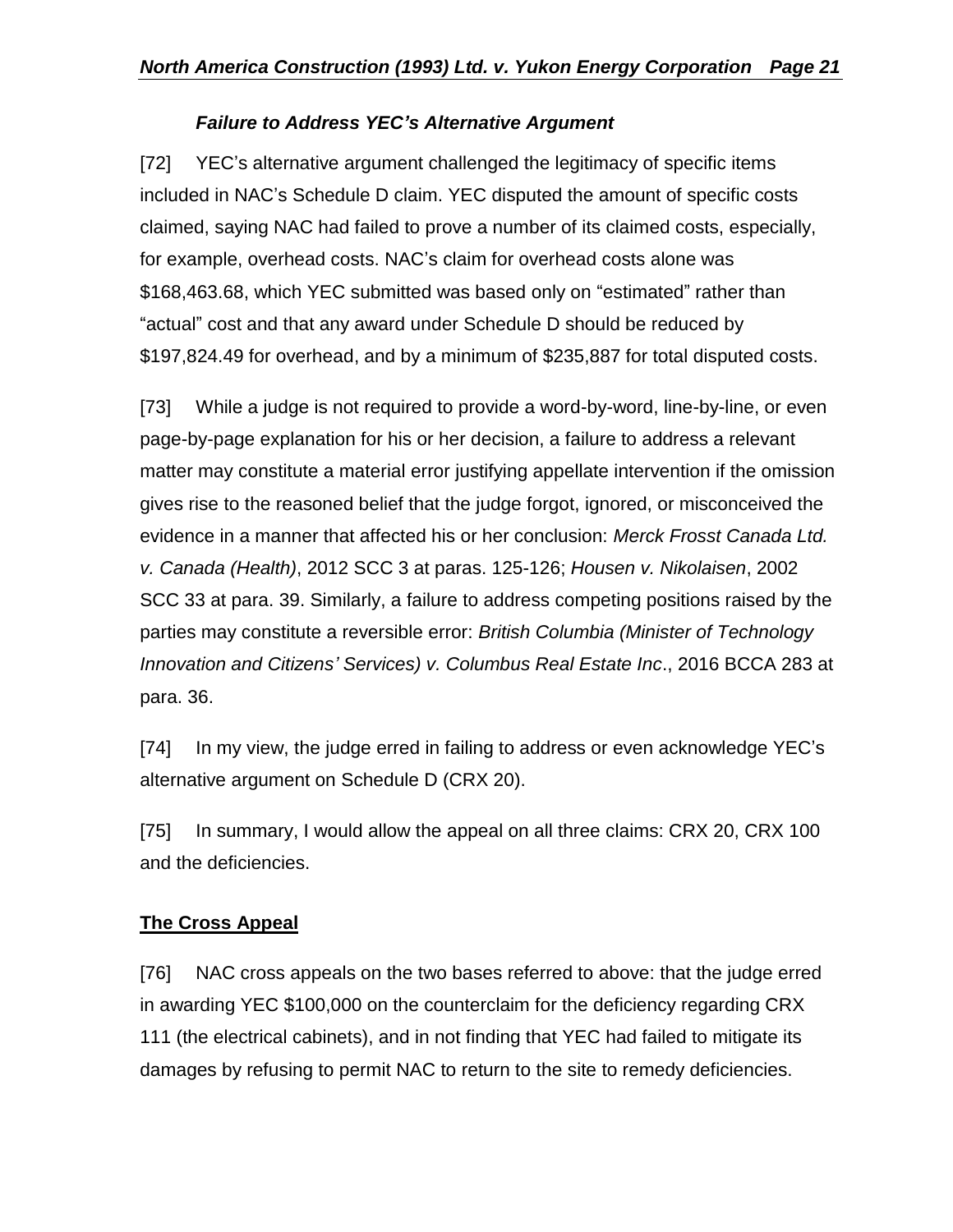## **CRX 111 (Electrical Cabinets)**

[77] NAC supplied electrical cabinets with welded backs instead of cabinets with removable backs as specified by the contract. YEC claimed \$206,971 to compensate YEC for the work that would be required to procure, install and commission replacement cabinets. In closing submissions, YEC raised the alternative argument that it was entitled to \$100,000 in damages as the amount necessary to modify the existing cabinets.

[78] In closing argument, NAC admitted liability, agreeing the cabinets had not been delivered as ordered, but disputed the quantum of damages. Thus, the sole question for the trial judge was the amount of the award.

[79] The two main witnesses at trial were Mr. Maloney, NAC's senior project manager, and Mr. Peake, YEC's electrical projects coordinator.

[80] The repair estimates provided by the two witnesses differed substantially. Mr. Maloney testified the cost to repair the cabinets was "in the \$20,000 to \$30,000 range". In contrast, when asked for his estimate, Mr. Peake replied, "I would say I'd want probably 100 grand".

[81] The judge's reasons for awarding \$100,000 to YEC were brief:

[93] … the cabinets which were supplied had welded backs. Modifications had to be made to them by making holes in the sides and in the backs so that they could be used. They are still being used, but are not what was requested or required by YEC.

[94] YEC is seeking to replace the cabinets totally at a cost of some \$206,000.00. Mr. Maloney estimated that it would cost \$20,000.00 to \$30,000.00 to cut the panels out. Mr. Peake thought they could be "fixed" for \$100,000.00.

[95] I am satisfied that the cabinets should have been delivered with either removable backs or open backs.

[96] They should be repaired. I accept Mr. Peake's evidence and allow this claim in the amount of \$100,000.00.

[82] NAC asks this Court to set aside the award, or in the alternative, to reduce it to \$20,000 (the low end of Mr. Maloney's estimate).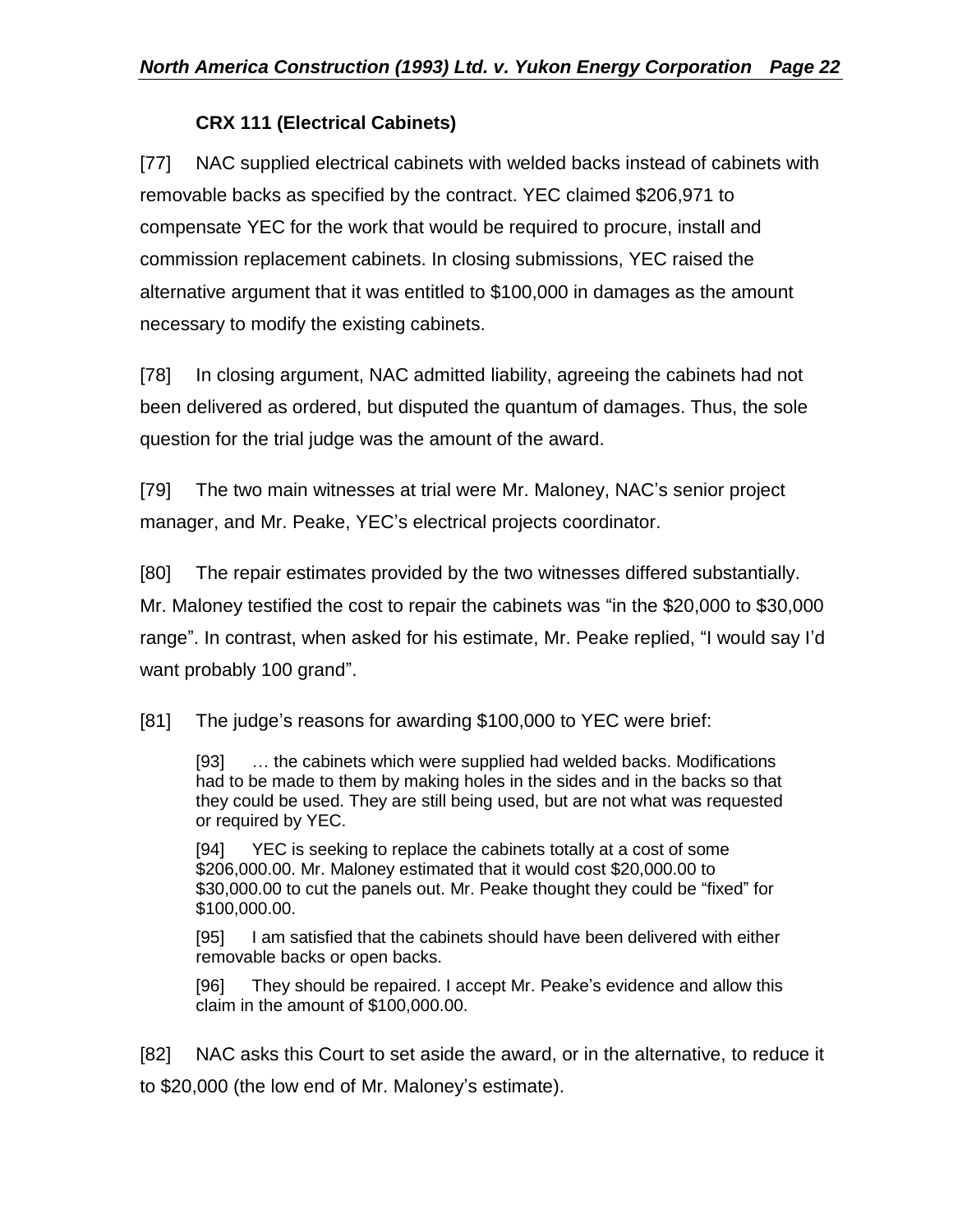[83] NAC says this in Part 3 of its factum on cross appeal:

Did the trial judge err in finding that it would cost \$100,000 to repair the Cabinets (CRX 111)?

- 1. A finding of fact unsupported by evidence is characterized as an error in law or an error in principle. The standard of correctness applies.
- 2. NAC submits that the trial judge made a manifest error in determining that the cost to repair the Cabinets would be \$100,000 in the absence of any evidence. The trial judge accepted Mr. Peake's off the cuff estimate of \$100,000 for the cost of repairs. YEC presented no objective evidence of the actual cost for repairs and how this figure was derived.
- 3. The trial judge rejected Mr. Maloney's evidence that the repair of the Cabinets would cost between \$20,000 to \$30,000 and provided no explanation before doing so. Mr. Maloney was the Project Manager and gave evidence on what would be required to fix the Cabinets. Mr. Peake had not investigated whether the panels could be cut out but believed others had.

[Emphasis added.]

[84] In the portion underlined above, NAC at least implicitly raises the question of whether the judge's reasons were adequate.

[85] YEC's response focuses on the issue of sufficiency of the evidence; specifically, whether there was no evidence, or whether the judge erred in his assessment of the evidence. YEC notes there is a distinction between a complete absence of evidence and the sufficiency of evidence, and says it is "patently false to allege an absence of *any* evidence supporting the \$100,000 award" because Mr. Peake testified that it would cost an estimated \$100,000 to fix the cabinets.

[86] YEC further submits that NAC's real concern is that the judge preferred Mr. Peake's estimate over Mr. Maloney's. YEC relies on *Woelk v. Halvorson*, [1980] 2 S.C.R. 430 at 435-36, to say the judge's damage assessment was not wholly erroneous so as to warrant appellate interference. The judge was entitled to weigh the cost estimates provided by the two witnesses. Based on their different levels of experience and backgrounds, and the fact Mr. Peake provided details about the work required to fix the deficiency, whereas "Mr. Maloney only proposed a vague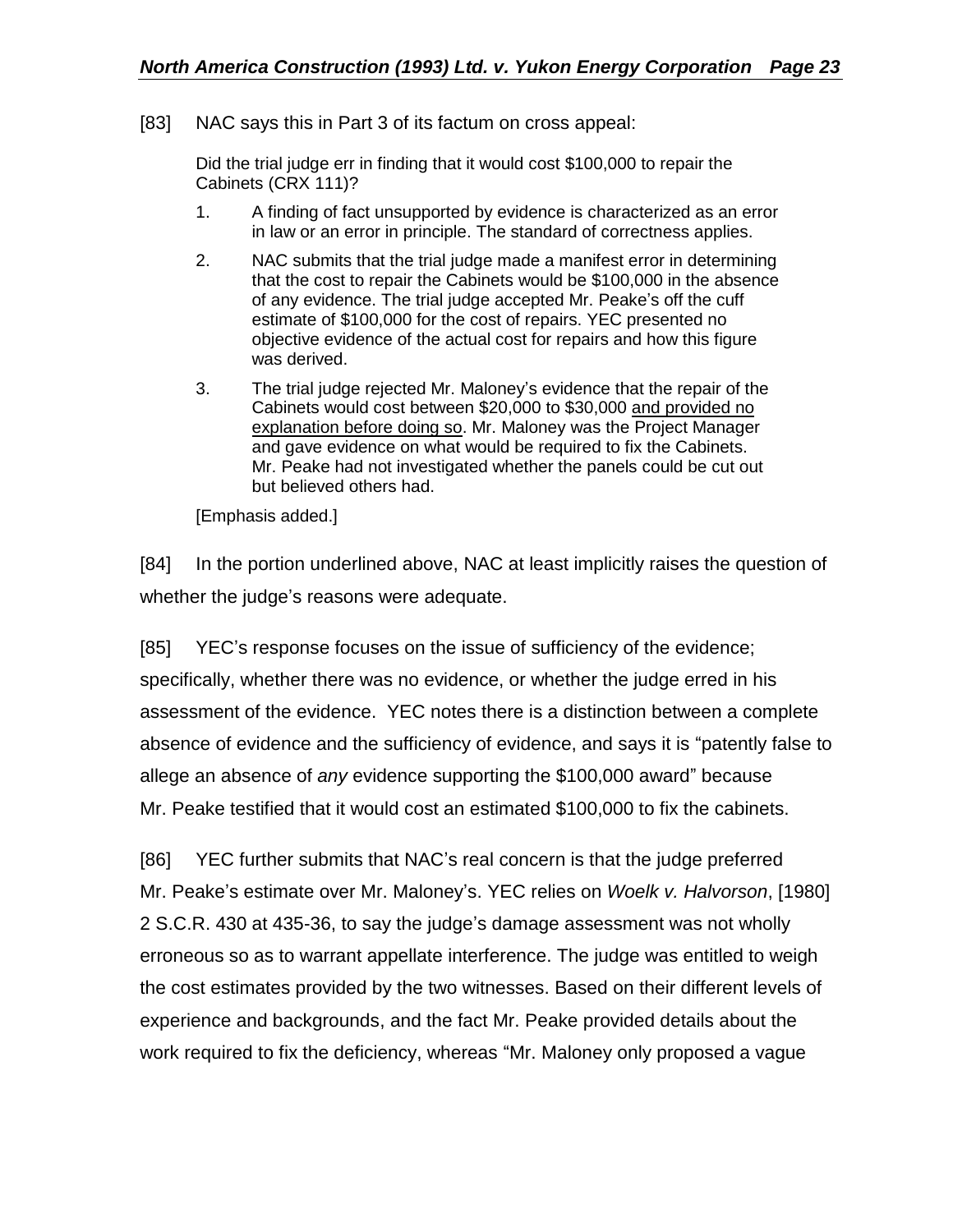plan to come up with a plan for the rework", there is no basis to conclude the judge erred.

[87] As stated by the Supreme Court of Canada in *Housen*:

[1] A proposition that should be unnecessary to state is that a court of appeal should not interfere with a trial judge's reasons unless there is a palpable and overriding error. The same proposition is sometimes stated as prohibiting an appellate court from reviewing a trial judge's decision if there was some evidence upon which he or she could have relied to reach that conclusion.

[See also paras. 5, 6 and 10.]

[88] Examples of "palpable" factual error include findings made in the complete absence of evidence and findings of fact drawn from primary facts that are the result of speculation rather than inference: *R. v. Stewart*, 2018 BCCA 76 at para. 82.

[89] Where it has been shown there was no evidence on which the trial judge could have reached his or her conclusion, an appellate court is obliged to interfere: *Naylor Group Inc. v. Ellis-Don Construction Ltd.*, 2001 SCC 58 at para. 80; *Woelk* at 435-36.

[90] The parties directed this Court to the following extracts from the transcript, which provided the basis for the judge's award of \$100,000.

[91] Mr. Maloney, on direct examination by Mr. Edinger, said this:

- Q And in terms of what might be needed to be done in order to get them to the state that YEC, you believe, needs, what do you think that would take?
- A We've reviewed this, and we feel that a person could talk to Rev [NAC's supplier] and come up with a plan to modify them in the field, obviously working closely with YEC so we don't interrupt their operations. But essentially, they're eight foot tall by two feet wide by 18 inch deep steel panel that's 12 gauge steel that could be reworked in the field to essentially remove the back out of them and make good with some provisions that —

THE COURT: Cut it up?

THE WITNESS: Yeah, and do it properly so it doesn't look like a — THE COURT: Sort of like cutting pieces off the pipe, flanges?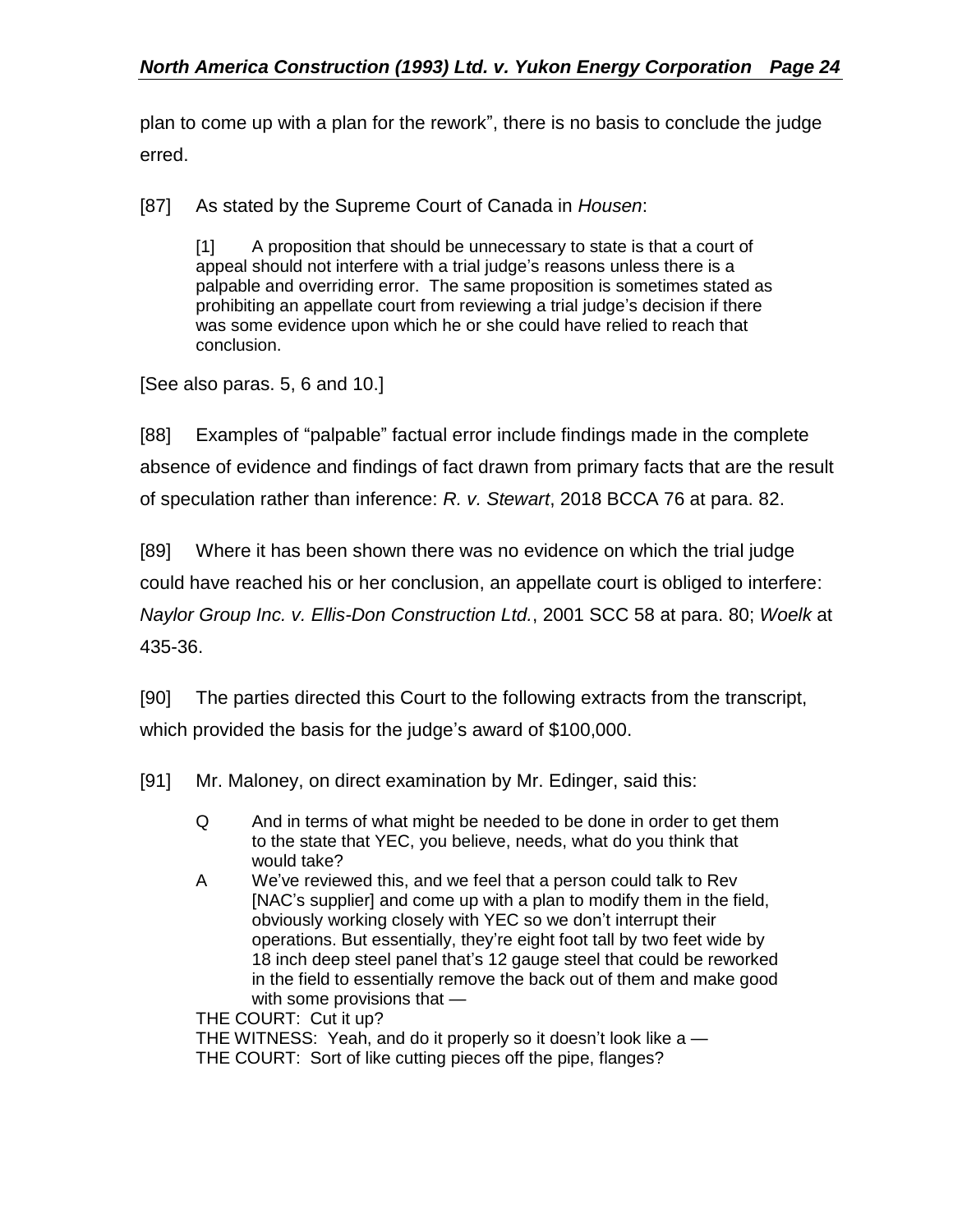THE WITNESS: Yeah. I mean, you would have to be careful, we admit that, that, you know, it's a control panel, but we don't — we feel it could be done quite easily.

- THE WITNESS: Our estimate to do the work is in the \$20,000 to \$30,000 range.
- [92] In contrast, in examination-in-chief by Ms. Burris, Mr. Peake said this:
	- Q Can the backs on the existing cabinets be removed?
	- A They would have to be cut off.
	- Q And is that possible to do that?
	- A Yes. Yeah.
	- Q With these cabinets?
	- A I'd want to look at them more closely, but I'm suspecting that the back plane [*sic*] could be temporarily moved out of the way. You could cut the panel out.

Where the issue is going to be is trying to relocate the equipment that's on that back panel. Anything that's there will get disconnected, and if the wires are long enough, they'll get moved to either the sides or the front if there's space available.

If the wires aren't, then you would — we would require a new cable to be run from wherever that source or the marshalling rack or wherever it came from to this new thing.

So — and then additionally, anything you've disconnected we're going to need to recommission, and that's probably the most timely of the process.

Q Have you investigated whether this is possible?

THE COURT: I'm sorry. Whether what?

MS. BURRIS: Have you — whether it's possible to make these modifications to allow the back panel to be cut off — or back cover to be cut off.

THE WITNESS:

- A No, I have not. I personally have not.
- Q What would be required to do that?
- A I believe that others had investigated and looked into it and had looked at the options. One of the options was having a contractor come in and do it. I don't have the workforce to look into it, so it's not something that I can entertain. I would be getting a contractor to do it.
- Q Do you have an idea of what kind of a budget you'd require to bring in a contractor to do that work?

THE COURT: I don't know that he would set that. That would be up to the contractor, I suspect.

THE WITNESS:

- A Well, yes. I was hoping that I think there was a number that was identified as being able to do the work already, so I would hope that I would get whatever that deficiency value was and be able to strike a PID and actually have that work to be done.
- Q You said "strike a PID". Can you explain what you mean by that?

THE COURT: And?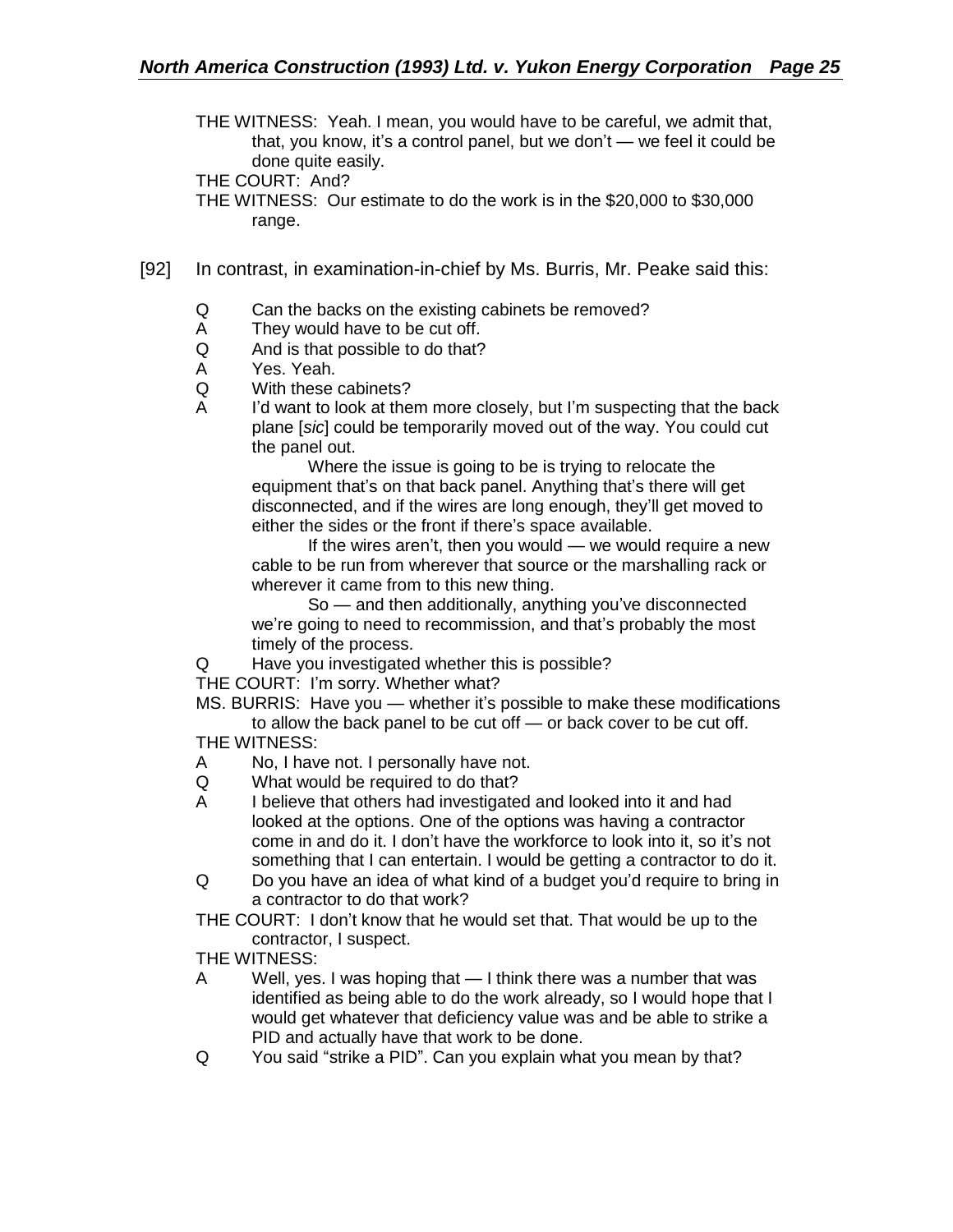| A                                                                             | Well, I've got a — I've got an operating budget for O&M. Anything<br>outside of my O&M would be capital, so there has to be capital |
|-------------------------------------------------------------------------------|-------------------------------------------------------------------------------------------------------------------------------------|
|                                                                               | monies to $-$                                                                                                                       |
| THE COURT: Hold on. I don't care. If we have a figure, let's have the figure. |                                                                                                                                     |
|                                                                               | Tell us how you came to it. I don't care where it comes from, which                                                                 |
|                                                                               | pocket, okay.                                                                                                                       |
|                                                                               | MS. BURRIS: Okay.                                                                                                                   |
|                                                                               | THE WITNESS:                                                                                                                        |
| A                                                                             | Yeah, I would — if I was to estimate how much it would be, I would                                                                  |
|                                                                               | say I'd want probably 100 grand.                                                                                                    |
|                                                                               | [Emphasis added.]                                                                                                                   |

[93] Mr. Peake may have been unprepared for this issue only raised near the end of trial as an alternative argument because, as NAC points out, YEC originally claimed for replacement costs of the cabinets, not the repair costs.

[94] The judge himself recognized the need for evidence on the repair costs, as is apparent from his attempt, underscored above, to elicit such evidence.

[95] In answer to the first part of the judge's question, "If we have a figure, let's have the figure", Mr. Peake replied, "if I was to estimate how much it would be, I would say I'd want probably 100 grand." But the second part of the judge's question, "Tell us how you came to it", remained unanswered. The matter was not pursued and Mr. Peake provided no information about how the \$100,000 figure was derived.

[96] YEC submits that Mr. Peake, as its electrical projects coordinator, was both well placed to be knowledgeable about the cabinets and able to provide details about how the repairs could be completed. It says Mr. Maloney had a civil, rather than an electrical, engineering background, was inexperienced with electrical cabinets, and was not directly involved with the installation process.

[97] However, in my view, Mr. Peake's "off the cuff" estimate was merely speculation. The judge did not review the witnesses' expertise or familiarity with the project. It was not a matter of the judge preferring the testimony of one witness over the other. The testimony did not reach that stage. It cannot be said there was "some evidence" upon which the trial judge could have relied to make a damages award of \$100,000 with respect to CRX 111.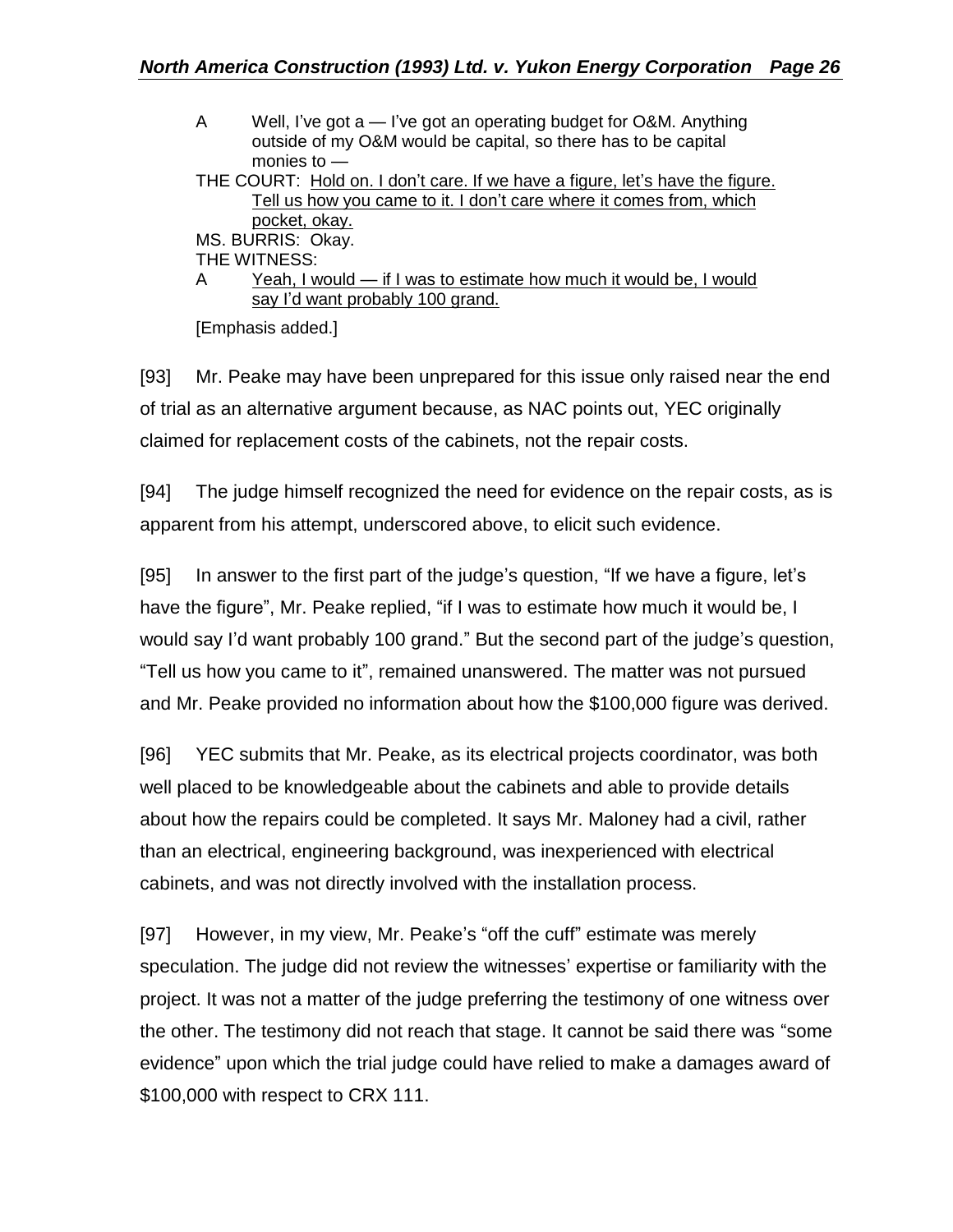[98] Therefore, I agree with NAC that the judge's award of \$100,000 was based on mere speculation unsupported by evidence and amounts to reversible error.

[99] In any event, even if it could be said that Mr. Peake's estimate provided some support for the judge's award, the judge failed to provide adequate reasons as to why he preferred Mr. Peake's evidence to that of Mr. Maloney.

[100] The entirety of the judge's analysis was, "I accept Mr. Peake's evidence and allow this claim in the amount of \$100,000.00" (at para. 96).

[101] These circumstances are reminiscent of *Phillips v. Keefe*, 2009 BCCA 523. *Phillips* concerned a dispute as to whether a fence, which previously separated the parties' two backyards, accurately marked a boundary line between their properties. The issue at trial was the true location of the boundary line. The conflicting reports of two B.C. Land Surveyors were adduced in evidence and both surveyors testified. In dismissing the action, the trial judge said that after considering the evidence from both experts, he preferred the defendants' expert.

[102] One of the plaintiffs' grounds of appeal was that the reasons for judgment were inadequate. The Court, in *Phillips*, allowed the appeal and ordered a new trial on that basis, saying this:

[7] In my respectful view, the judge's reasons are insufficient to meet the standard set out in the authorities. The judge says the defendants' expert was "the more persuasive witness by a substantial margin". He says that he was "doubtful of the plaintiffs' expert evidence" while he was hearing it. However, the reasons do not explain why he was led to either of those conclusions. The trial judge's reasons do not need to set out what the judge thought in a "watch me think" fashion: *R. v. M (R.C.)*, [2008] 3 S.C.R. 3, but they do need to set out "what he or she has decided and why he or she made that decision": *R. v. Morrissey* (1995), 22 O.R. (3d) 514.

[8] In *Gibson v. Insurance Corporation of British Columbia*, 2008 BCCA 217, this Court stated:

[25] We have the benefit of the trial judge's conclusory findings on each of these issues, but we do not enjoy an indication of the reasoning process, the evidentiary analysis, or a discussion of the acceptance and rejection of the evidence of the numerous experts, in which the trial judge had to engage in arriving at these conclusions.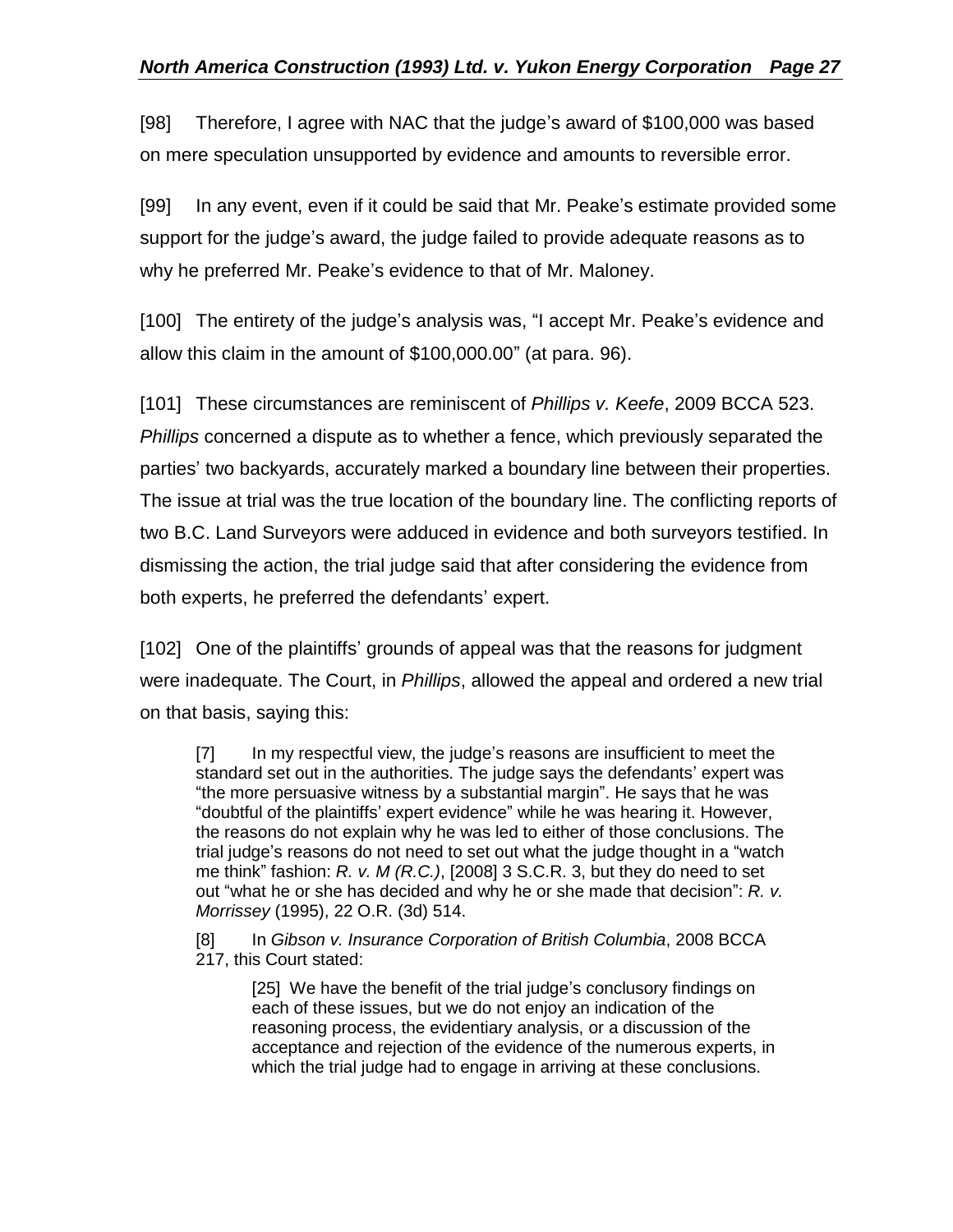[9] Such statements are apposite here. The trial judge has provided his conclusory findings but he has not provided any indication of his reasoning process, the evidentiary analysis or a discussion of the acceptance and rejection of the evidence of the experts except to say that he found one expert "more persuasive by a substantial margin than the other." Further, there are no reasons setting out the basis for this special costs award.

[10] The reasons leave the plaintiffs unable to identify or challenge any errors the judge may have made in reaching his conclusion. Nothing of his reasoning process is disclosed. As this Court said in *Gibson* at para. 34:

> The gravamen in the reasons debate is their adequacy to permit proper appellate review.

[103] As noted above, "conclusory findings" or "bald conclusions on issues of fact", to use the language from *Gibson v. Insurance Corporation of British Columbia*, 2008 BCCA 217 at para. 21, do not permit proper appellate review.

[104] In *Ecobase Enterprises Inc. v. Mass Enterprise Inc.*, 2017 BCCA 29 at para. 9, the Court said a decision should not be set aside if the record permits meaningful appellate review. However, this is not such a case. Based on the discussion above, it cannot be said the record allows for meaningful appellate review.

[105] I would allow the first ground of the cross appeal and order a new trial with respect to the issue of CRX 111.

#### **Failure to Mitigate**

[106] As noted above, the judge awarded \$251,500 to YEC to account for deficiencies.

[107] On this ground of the cross appeal, NAC seeks an order reducing the award because of YEC's alleged failure to mitigate by not providing NAC with an opportunity to return to the site to correct the deficiencies.

[108] At trial, NAC said YEC was obligated to mitigate its damages by allowing NAC back on site to remedy the deficiencies. In turn, YEC said the party contracting for the work is not obligated to allow a contractor to repair damage or deficiencies where there has been a loss of confidence between the parties. In closing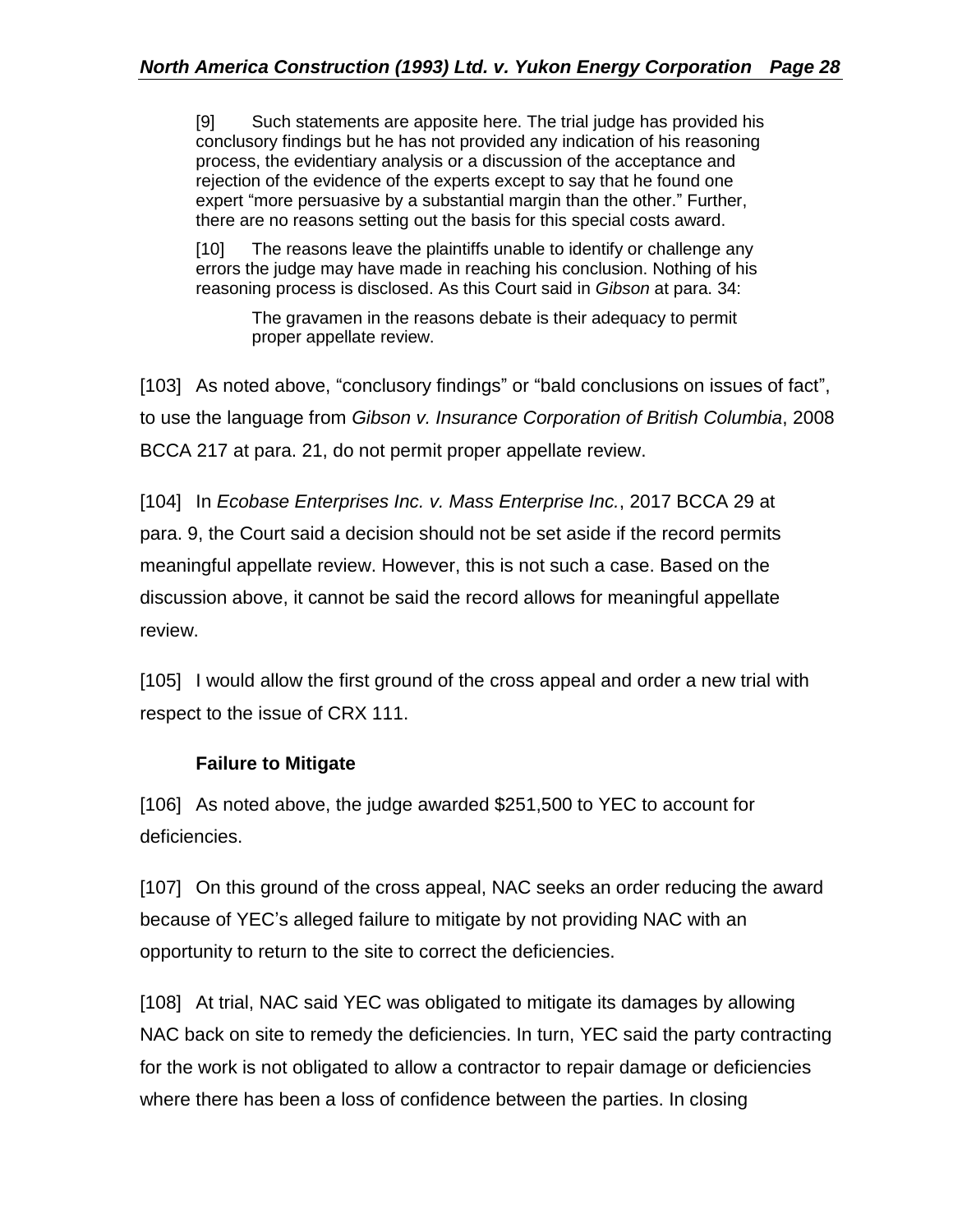submissions, YEC pointed out that Messrs. Peake, Tilbrook and Simonson had all testified they had little or no confidence in NAC.

[109] The judge accepted YEC's argument. His reasoning included the following:

[107] The Plaintiff urges the Court to reject all of the Defendant's deficiencies list because the project was substantially completed and the deficiencies were not serious ones. That being the case, the Plaintiff argues, there was no fundamental breach of the terms of the contract. That, in turn, required the Defendant to mitigate its damages. The best way to mitigate its damages was to allow the Plaintiff to carry out the necessary remedial work.

[108] I agree with the Plaintiff that that the deficiencies were not so serious as to amount to a fundamental breach of the contract having been committed by the Plaintiff.

[109] I also agree with the Plaintiff that an owner is required to mitigate its damages. However, with the greatest respect to the learned trial judge in *Beta Construction Inc. v Chiu*, 2015 ONSC 5288, at para 86, I do not agree that the owner must allow the contractor an opportunity to repair the deficiencies.

[110] In my respectful view, to compel an owner to allow a contractor with whom it has no confidence simply makes no sense.

\* \* \*

[127] It was Mr. Peake who quite honestly said that while conducting the walkthrough with Mr. Hamad and others from NAC toward the end of the project, that he and the other YEC people who were attending with him had already determined that they were not going to have NAC come back to do any of the deficiencies. They did not like NEC's [*sic*] work and refused to allow them to carry any further work out.

[128] YEC was entitled to come to that conclusion and was entitled to make such a decision.

[110] NAC submits the judge erred in concluding that reasonable mitigation did not require giving NAC an opportunity to remedy the deficiencies. NAC says in the absence of a fundamental breach of contract, an owner *must* provide the contractor an opportunity to rectify deficient work before the owner is entitled to damages for the cost of having the deficiencies repaired by a third party.

[111] YEC says that since whether a plaintiff has mitigated its damages is a question of fact, NAC must demonstrate the judge made a palpable and overriding error in concluding YEC acted reasonably. YEC submits the judge made no such error because his finding was well supported by the evidence.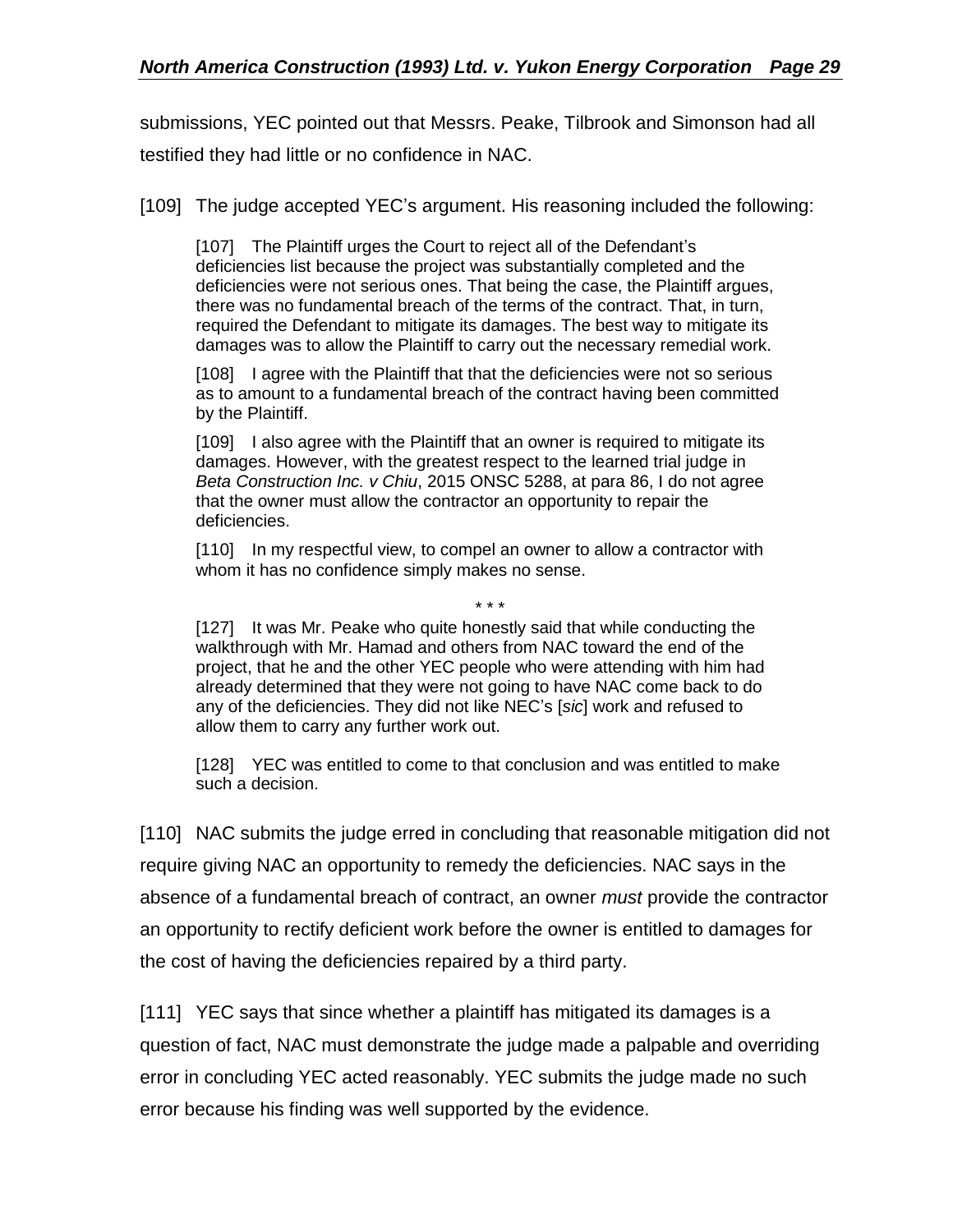[112] YEC notes that in November 2011, the parties began a series of discussions about the deficiencies, and held many meetings and conference calls to resolve the disagreement. Both parties point to detailed evidence regarding the process by which a formal deficiency list was created, then revised, then further revised. NAC disagrees with YEC's interpretation of the record, the order in which certain events occurred during the period when the parties confirmed their differing positions as to the deficiencies, and the point at which YEC decided it would not allow NAC back on site. I note all of this evidence was before the judge, who was in the best position to assess it.

[113] In my view, NAC has failed to identify an error of law or fact in the judge's reasoning.

[114] The test for mitigation asks whether a plaintiff took all reasonable steps to mitigate its loss: *McGregor on Damages*, 19th ed. (London, UK: Sweet & Maxwell, 2014) at 9-004 and 9-016; *Webb v. Attewell* (1993), 88 B.C.L.R. (2d) 1 (C.A.) at para. 34.

[115] The parties referred to *Delco Automation Inc. v. Carlo's Electric Limited*, 2016 ONCA 591, which concerned two separate actions regarding work completed on two correctional centre projects in Ontario by Carlo's Electric Limited ("CEL"), an electrical engineering company. In the Brampton claim, a dispute arose as to the scope of the work in the contract. Delco, the contractor, claimed CEL, the subcontractor, was required to supply and install wiring both inside and outside the perimeter of the buildings. CEL disagreed, saying the contract did not require it to perform the latter work. The parties met to see if the dispute could be resolved. At that meeting, CEL offered to quote on the work it claimed was not within the scope of the contract. Delco rejected CEL's offer and notified CEL that it would hire third parties to complete the work if CEL did not agree to do it. CEL did not perform the work, but stayed on site and continued to complete other work it agreed was within the scope of the contract. Delco sued CEL, seeking its costs of having the work completed by third parties.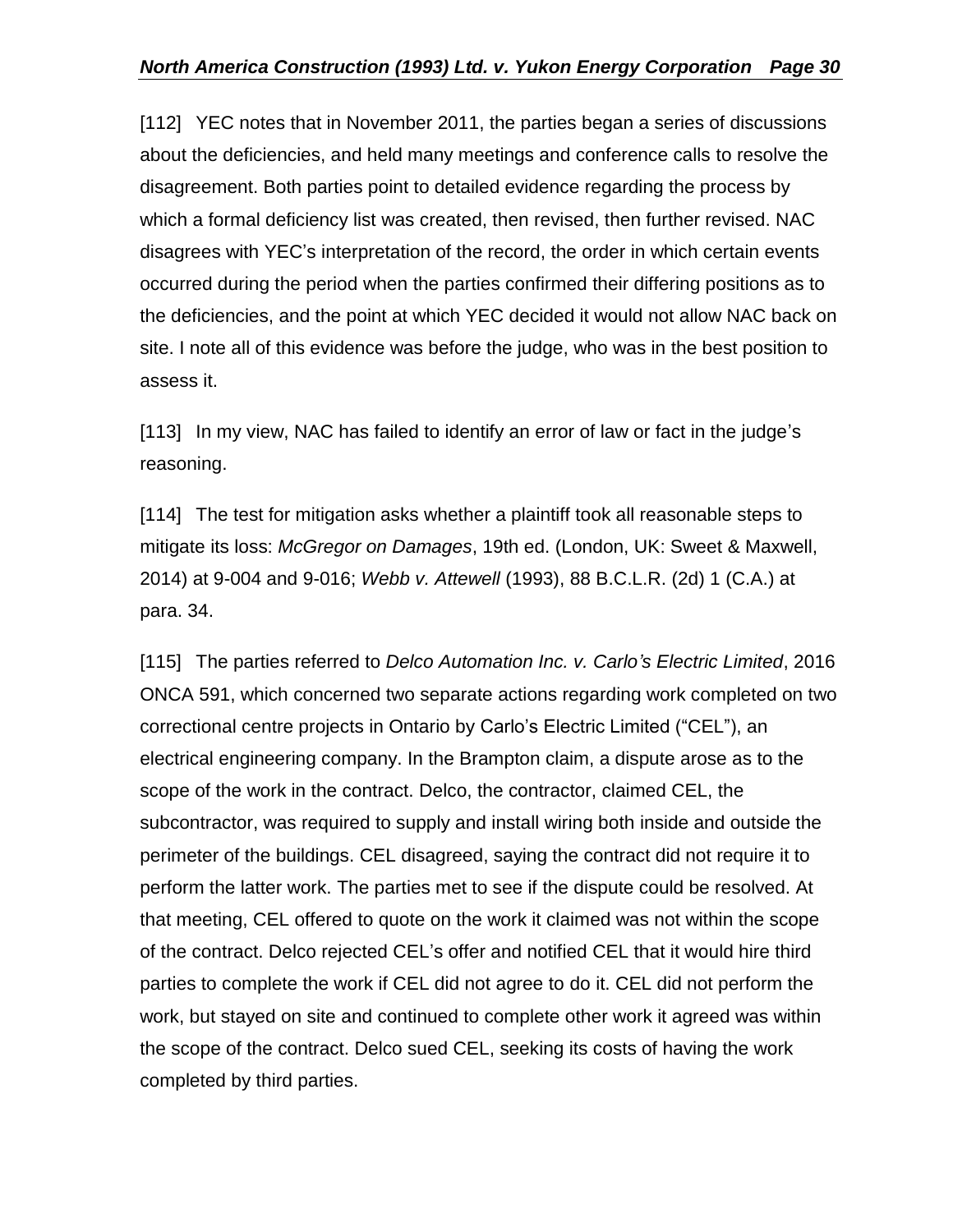[116] At trial, CEL said Delco failed to reasonably mitigate its losses because CEL would have charged less than the other companies that performed the disputed work. Delco argued it had acted reasonably in the circumstances, which included that if CEL had been genuinely interested in performing the work, it could have done the work under protest, that Delco had reasonably lost confidence and trust in CEL, that the relationship between the parties was frequently acrimonious, and there was no evidence CEL would have charged less than the third parties. The trial judge agreed, concluding Delco had acted reasonably in the circumstances.

[117] CEL appealed on a number of grounds, including that the judge erred in finding Delco had reasonably mitigated its damages. The Ontario Court of Appeal dismissed CEL's appeal, saying this about mitigation of damages:

[25] Although a plaintiff is entitled to recover damages for the losses it suffers from the defendant's breach of contract, the extent of those losses may depend upon whether it has taken reasonable steps to avoid their accumulation: *Michaels v. Red Deer College* (1975), 57 D.L.R. (3d) 386 (S.C.C.), at p. 390. Where, after the breach of a commercial contract, a defendant makes an offer to the plaintiff that would reduce the losses incurred, the plaintiff is generally required to accept a reasonable offer by way of mitigating its damages. However, it is always a question of fact whether it is reasonable for the plaintiff not to accept the breaching defendant's offer: *Payzu Ltd. v. Saunders*, [1919] 2 K.B. 581 (C.A.), at p. 589; *Nashville Contractors Ltd. v. Middleton*, [1984] O.J. No. 99 (C.A.).

[Emphasis added.]

The court went on to conclude there was no basis to interfere with the trial judge's conclusion that the contractor had reasonably mitigated its damages, noting Delco's loss of confidence in CEL as one of the reasons why the record supported the trial judge's determination.

[118] NAC argues *Delco* can be distinguished on the basis that it involved an "offer to quote" not an offer to return to the site to fix deficiencies. I do not accept that argument. The underlying premise of *Delco* is that mitigation is a question of fact. I agree with the Ontario Court of Appeal that "it is always a question of fact whether it is reasonable for the plaintiff not to accept the breaching defendant's offer".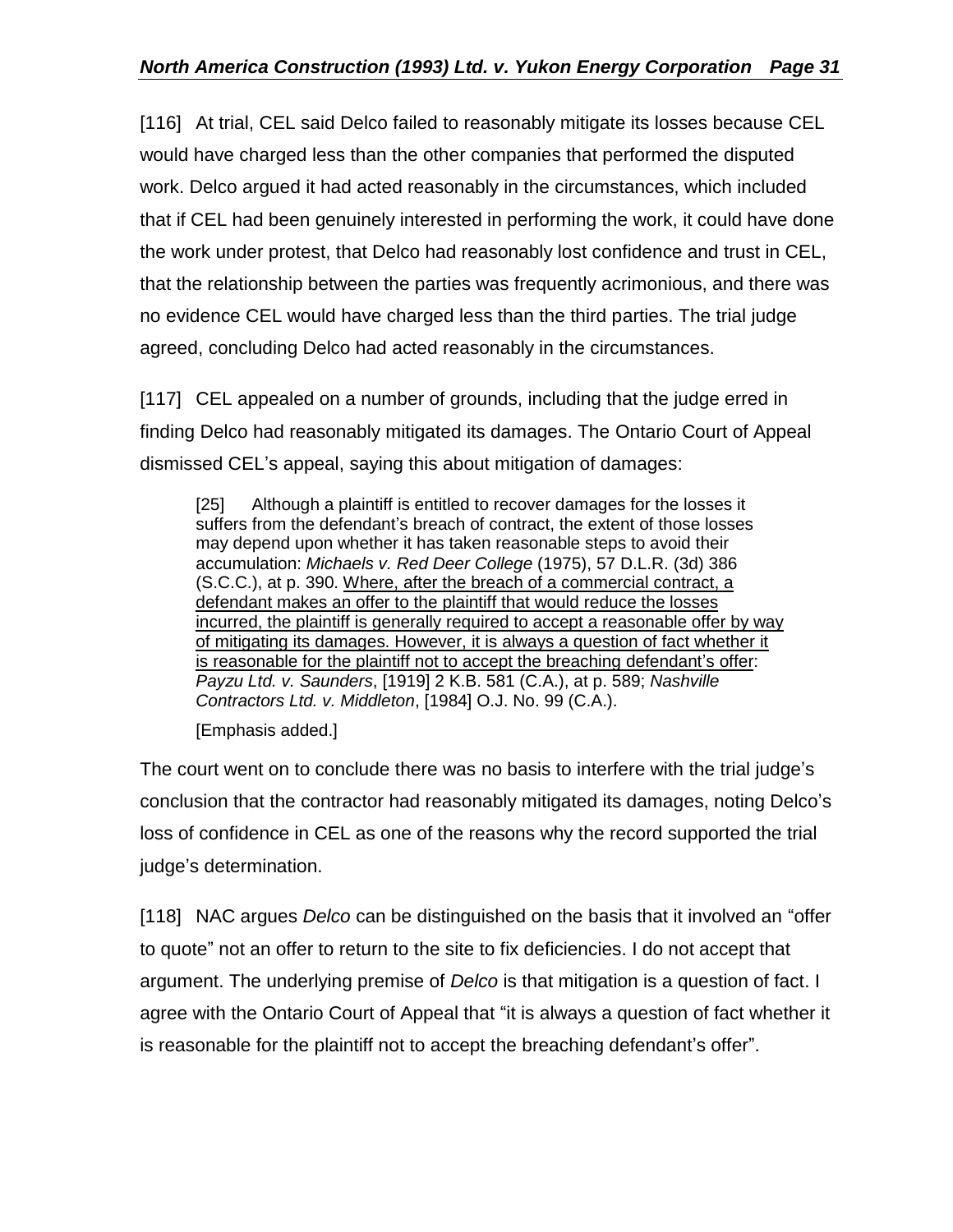[119] This conclusion is consistent with the established jurisprudence and *McGregor on Damages*, c. 9 "Mitigation of Damage" at 9-016:

**(b) A question of fact or a question of law.** In *Payzu v. Saunders* [[1919] 2 K.B. 581 CA] both Bankes and Scrutton L.JJ. said that the question of mitigation of damage is a question of fact; in *The Solholt* [[1983] 1 Lloyd's Rep. 605 CA] Sir John Donaldson M.R. said that "whether a loss is avoidable by reasonable action on the part of the claimant is a question of fact not law" and that "this was decided in *Payzu v. Saunders*". It has never been doubted since; today it tends to be regarded as trite law. One result of this is that, once a court of first instance has decided that there has been, or has not been, a failure to mitigate, it is difficult to persuade an appellate court to come to a different view. Mitigation being a question of fact, "it is therefore rarely appropriate", said Potter L.J. in *Standard Chartered Bank v Pakistan National Shipping Corporation* [[2001 1 All E.R. Comm. 822 CA], "to interfere with the conclusions of the trial judge based as they are on the evidence (or lack of satisfactory evidence) before him"....

[Footnotes omitted.]

[120] At trial, NAC relied on *Beta Construction Inc. v. Chiu*, 2015 ONSC 5288 at para. 86, to say an owner *must* provide the contractor an opportunity to rectify deficient work before the owner is entitled to damages for the cost of having the deficiencies repaired. The judge, at para. 109, declined to follow *Beta*. NAC has referred this Court to other Ontario trial decisions with statements to similar effect. Neither party has referred this Court to any binding authority for the proposition that absent a fundamental breach of contract, the party contracting to have the work completed must, in all circumstances, provide the contractor an opportunity to rectify deficient work.

[121] In my view, what constitutes reasonable mitigation will depend on the circumstances of the case at hand. It is a factual inquiry entitled to deference on appeal. I agree with the Ontario Court of Appeal that an innocent party might generally be expected to accept a reasonable offer by the breaching party to remedy deficient work. After all, the breaching party may be able to correct the deficiencies in the most economical and timely manner due to its familiarity with the project. But to say the innocent party is always obligated to allow the other party, whose work was deficient, back on site even where there has been an established loss of